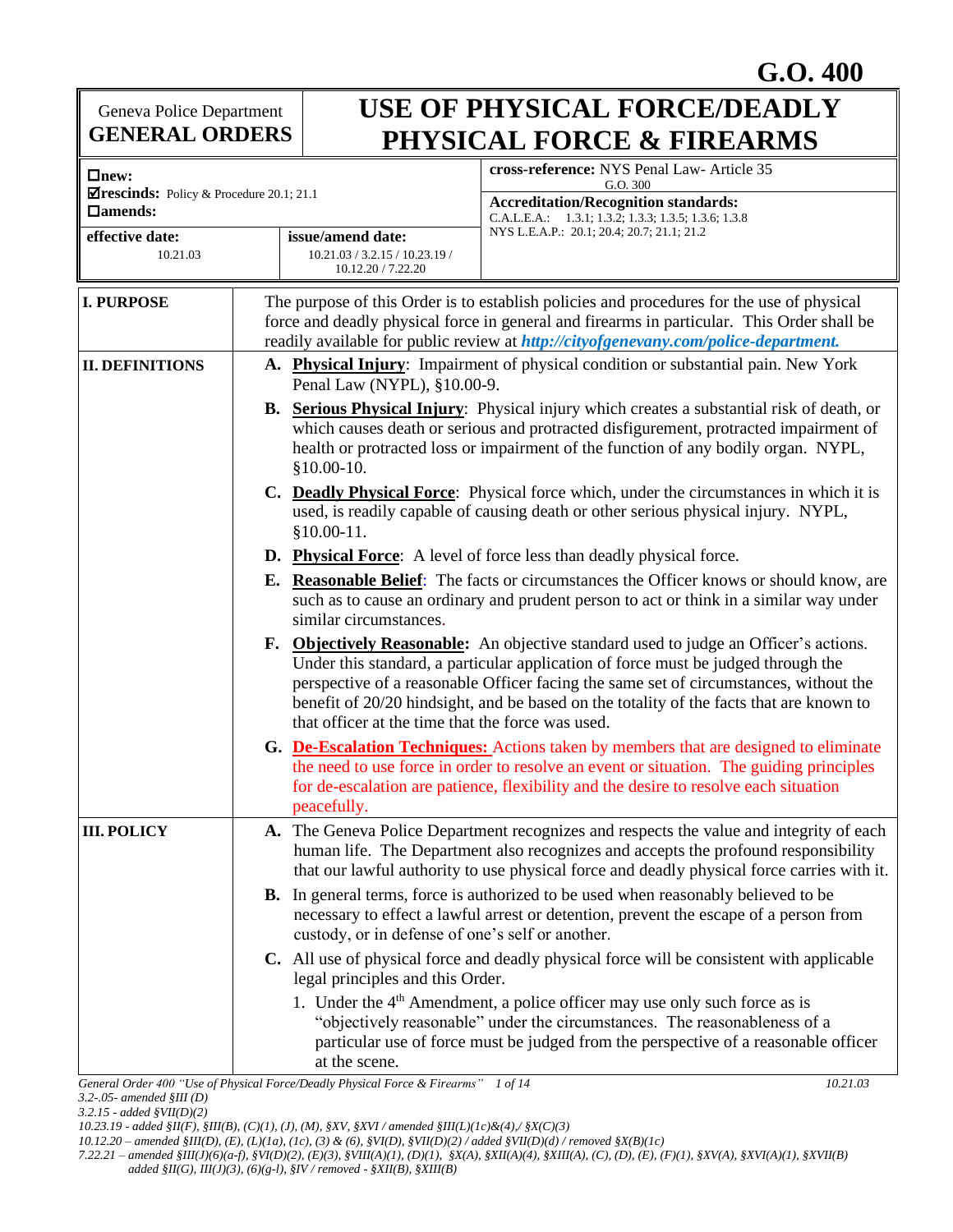| <b>III. POLICY (CONT.)</b> | <b>D.</b> All use of physical force or deadly physical force will be to protect the officer or<br>another person or to effectuate a valid and lawful public safety or law enforcement<br>purpose. Force should be only that which is objectively reasonable, given the<br>circumstances perceived by the officer at the time of the event.                                                                                                                                                                                                                                                                       |
|----------------------------|------------------------------------------------------------------------------------------------------------------------------------------------------------------------------------------------------------------------------------------------------------------------------------------------------------------------------------------------------------------------------------------------------------------------------------------------------------------------------------------------------------------------------------------------------------------------------------------------------------------|
|                            | <b>E.</b> This Order will govern the use of physical force and deadly physical force by whatever<br>means including but not limited to firearms or other weapons. Any weaponless use of<br>force that is readily capable of causing serious physical injury or death must meet the<br>justification standards for deadly physical force. The application of pressure to the<br>throat, windpipe, neck or blocking the mouth or nose of a person in a manner that may<br>hinder breathing, reduce intake of air or obstruct blood circulation is prohibited<br><b>UNLESS</b> deadly physical force is authorized. |
|                            | This Order applies to all use of physical force and deadly physical force by all<br>F.<br>employees of the Geneva Police Department while on duty. It also applies to all off-<br>duty uses of physical force and deadly physical force in which the officer is acting<br>pursuant to his or her authority as a Geneva Police Officer or using any Department-<br>issued/authorized weapon, ammunition, or other equipment.                                                                                                                                                                                      |
|                            | G. In using physical force or deadly physical force officers should avoid creating an<br>unreasonable risk to bystanders or persons other than the intended subject of the force.<br>However, nothing in this Order should be construed to restrict or limit an officer's legal<br>right to self-defense or to defend another person.                                                                                                                                                                                                                                                                            |
|                            | <b>H.</b> This Order is for Departmental use only and does not apply in any criminal or civil<br>proceeding. It shall not create and it shall not be construed as creating or implying a<br>higher legal standard of duty, care, or safety in an evidentiary sense with respect to any<br>claims. Nothing in this Order is intended to create nor does create an enforceable legal<br>right or private cause of action.                                                                                                                                                                                          |
|                            | I. Personnel will use only the level of force necessary in the performance of their duties<br>within the limits established by Article 35 of the New York State Penal Law,<br>applicable constitutional standards and consistent with the training and policies of the<br>Geneva Police Department. Officers shall employ only the degree of force that is<br>necessary to accomplish their lawful objectives. All officers are responsible to be<br>aware of the legal, policy, and training requirements to guide their actions in using<br>force.                                                             |
|                            | <b>J.</b> Factors that may be used in determining the reasonableness of force include, but are<br>not limited to:                                                                                                                                                                                                                                                                                                                                                                                                                                                                                                |
|                            | 1. The severity of the crime or circumstance;                                                                                                                                                                                                                                                                                                                                                                                                                                                                                                                                                                    |
|                            | 2. The level and immediacy of a threat or resistance posed by the suspect;                                                                                                                                                                                                                                                                                                                                                                                                                                                                                                                                       |
|                            | 3. The suspect is actively resisting;                                                                                                                                                                                                                                                                                                                                                                                                                                                                                                                                                                            |
|                            | The potential for injury to citizens, officers and suspects;<br>4.                                                                                                                                                                                                                                                                                                                                                                                                                                                                                                                                               |
|                            | 5. The risk or attempt of the suspect to escape;                                                                                                                                                                                                                                                                                                                                                                                                                                                                                                                                                                 |
|                            | 6. Officer/subject considerations such as:                                                                                                                                                                                                                                                                                                                                                                                                                                                                                                                                                                       |
|                            | age, size and physical condition of the officer and suspect;<br>a.                                                                                                                                                                                                                                                                                                                                                                                                                                                                                                                                               |
|                            | number of officers vs subjects;<br>b.                                                                                                                                                                                                                                                                                                                                                                                                                                                                                                                                                                            |
|                            | pre-assault indicators (subject's actions);<br>$\mathbf{c}$ .                                                                                                                                                                                                                                                                                                                                                                                                                                                                                                                                                    |
|                            | previous violent or mental history, known to the officer;<br>d.<br>relative strength or skill level of the subject;                                                                                                                                                                                                                                                                                                                                                                                                                                                                                              |
|                            | e.                                                                                                                                                                                                                                                                                                                                                                                                                                                                                                                                                                                                               |

*General Order 400 "Use of Physical Force/Deadly Physical Force & Firearms" 2 of 14 10.21.03 3.2-.05- amended §III (D)* 

*3.2.15 - added §VII(D)(2)*

*<sup>10.23.19 -</sup> added §II(F), §III(B), (C)(1), (J), (M), §XV, §XVI / amended §III(L)(1c)&(4),/ §X(C)(3)* 

*<sup>10.12.20 –</sup> amended §III(D), (E), (L)(1a), (1c), (3) & (6), §VI(D), §VII(D)(2) / added §VII(D)(d) / removed §X(B)(1c)*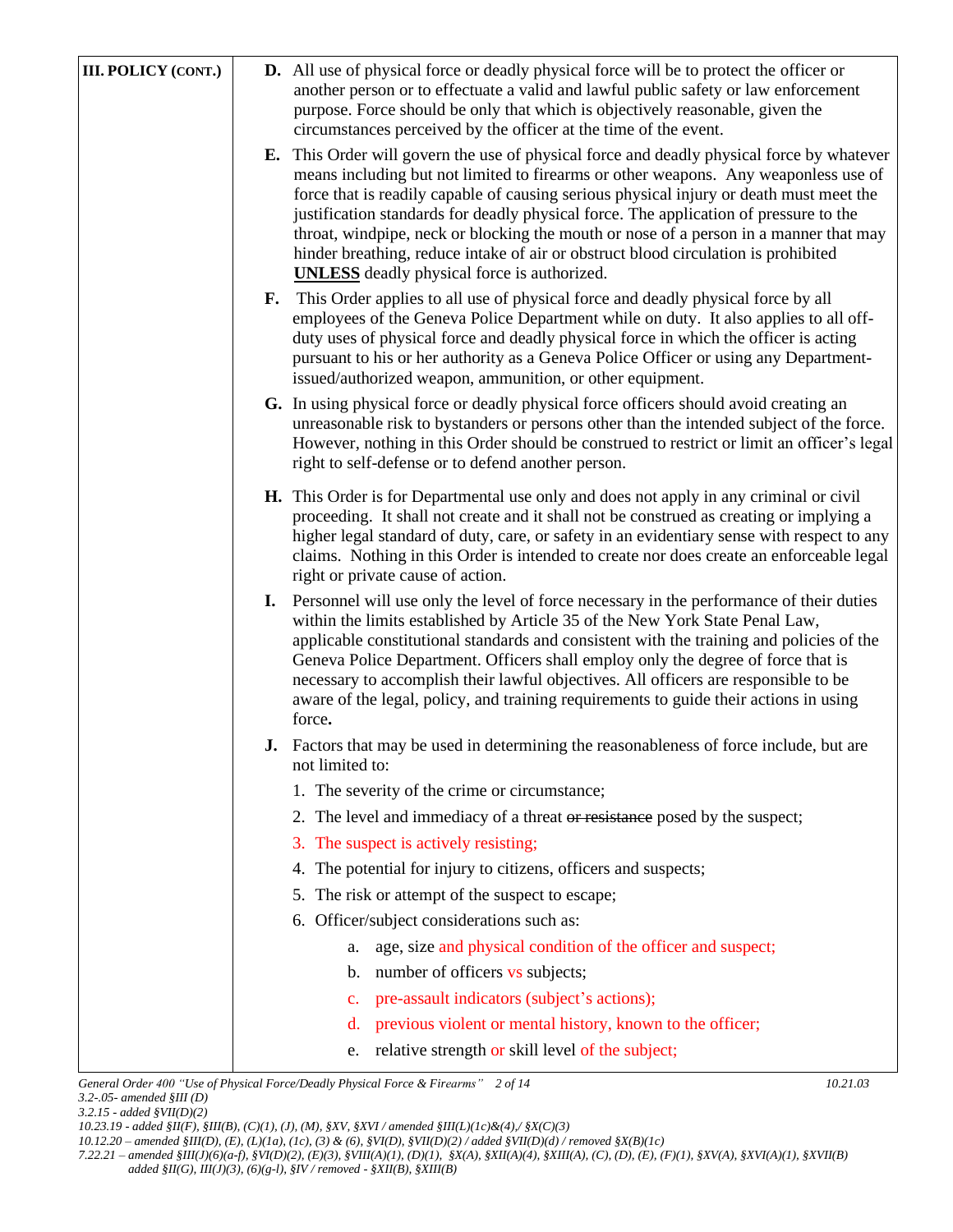| <b>III. POLICY (CONT.)</b> | injury or exhaustion to the officer;<br>f.                                                                                                                                                                                                                                                                                                        |  |  |  |  |
|----------------------------|---------------------------------------------------------------------------------------------------------------------------------------------------------------------------------------------------------------------------------------------------------------------------------------------------------------------------------------------------|--|--|--|--|
|                            | Perception of the use of alcohol or drugs;<br>g.                                                                                                                                                                                                                                                                                                  |  |  |  |  |
|                            | Perception of the suspect's mental or psychiatric history based on specific<br>h.<br>actions;                                                                                                                                                                                                                                                     |  |  |  |  |
|                            | The availability and proximity to weapons;<br>i.                                                                                                                                                                                                                                                                                                  |  |  |  |  |
|                            | Environmental factors (night, day, ice, heights, heat, terrain, etc.)<br>j.                                                                                                                                                                                                                                                                       |  |  |  |  |
|                            | Officer on the ground or other unfavorable position;<br>k.                                                                                                                                                                                                                                                                                        |  |  |  |  |
|                            | Suspect has characteristics of being armed (i.e. bulges, adjustment of<br>1.<br>clothing etc.)                                                                                                                                                                                                                                                    |  |  |  |  |
|                            | 7. Other environmental conditions or exigent circumstances.                                                                                                                                                                                                                                                                                       |  |  |  |  |
|                            | K. For purposes of this Order, a "Use of Force" will be deemed to have occurred any time<br>an officer uses physical force or deadly physical force against another person or<br>otherwise subjects another person to any force or contact, including the use of<br>Defensive Spray.                                                              |  |  |  |  |
|                            | NOTE: This does not include routine contact such as merely handcuffing a subject<br>or searching a subject pursuant to arrest.                                                                                                                                                                                                                    |  |  |  |  |
|                            | <b>L.</b> The use of any active countermeasure, including but not limited to pressure point<br>control, impact weapon or defensive spray is considered a use of force and in addition<br>to other reports required by departmental procedures, the officer will complete a Use of<br>Force Report. (See Attachment A of this order)               |  |  |  |  |
|                            | 1. Officers shall prepare and submit a Use of Force Report when:                                                                                                                                                                                                                                                                                  |  |  |  |  |
|                            | A person who has a physical injury or death which results from a use of<br>a.<br>physical force. EXCEPT, complaints of minor discomfort from compliant<br>handcuffing                                                                                                                                                                             |  |  |  |  |
|                            | The use of force involves acts such as striking, punching, kicking, or the use of<br>b.<br>pressure point controls.                                                                                                                                                                                                                               |  |  |  |  |
|                            | The use of force involved the deployment of an impact weapon, CEW,<br>$c_{\cdot}$<br>chemical agent or pepper spray. (This includes intentional or accidental<br>discharges).                                                                                                                                                                     |  |  |  |  |
|                            | The use of force involves the discharge of a firearm, (for other than training,<br>d.<br>destroying an injured or dangerous animal or recreational purposes) whether or<br>not a person was struck. (Firearms Incident Report to be filed also - See<br>Attachment B of this order)                                                               |  |  |  |  |
|                            | An officer points a firearm in the direction of another person or otherwise uses<br>e.<br>the firearm to control a person.                                                                                                                                                                                                                        |  |  |  |  |
|                            | Any time an officer uses force as defined by $\frac{\mathcal{S}}{\mathcal{S}}$ <i>MI</i> ( <i>I</i> ) above.<br>f.                                                                                                                                                                                                                                |  |  |  |  |
|                            | The Officer is directed to complete a Use of Force Report by a supervisor.<br>g.                                                                                                                                                                                                                                                                  |  |  |  |  |
|                            | If an Officer is unable to complete the Use of Force Report at the time of the<br>2.<br>incident, the responsible Supervisor will ensure that the Use of Force Report is<br>completed as soon as feasible.                                                                                                                                        |  |  |  |  |
|                            | An officer who uses force will notify the on-duty Supervisor as soon as feasible.<br>3.<br>The Supervisor will respond and personally observe the subject upon whom force<br>has been used to verify the existence and extent of injuries, or the absence of injury<br>and all officers on scene to complete the preliminary force investigation. |  |  |  |  |
|                            |                                                                                                                                                                                                                                                                                                                                                   |  |  |  |  |

*7.22.21 – amended §III(J)(6)(a-f), §VI(D)(2), (E)(3), §VIII(A)(1), (D)(1), §X(A), §XII(A)(4), §XIII(A), (C), (D), (E), (F)(1), §XV(A), §XVI(A)(1), §XVII(B)* 

 *added §II(G), III(J)(3), (6)(g-l), §IV / removed - §XII(B), §XIII(B)* 

*<sup>3.2.15 -</sup> added §VII(D)(2)*

*<sup>10.23.19 -</sup> added §II(F), §III(B), (C)(1), (J), (M), §XV, §XVI / amended §III(L)(1c)&(4),/ §X(C)(3) 10.12.20 – amended §III(D), (E), (L)(1a), (1c), (3) & (6), §VI(D), §VII(D)(2) / added §VII(D)(d) / removed §X(B)(1c)*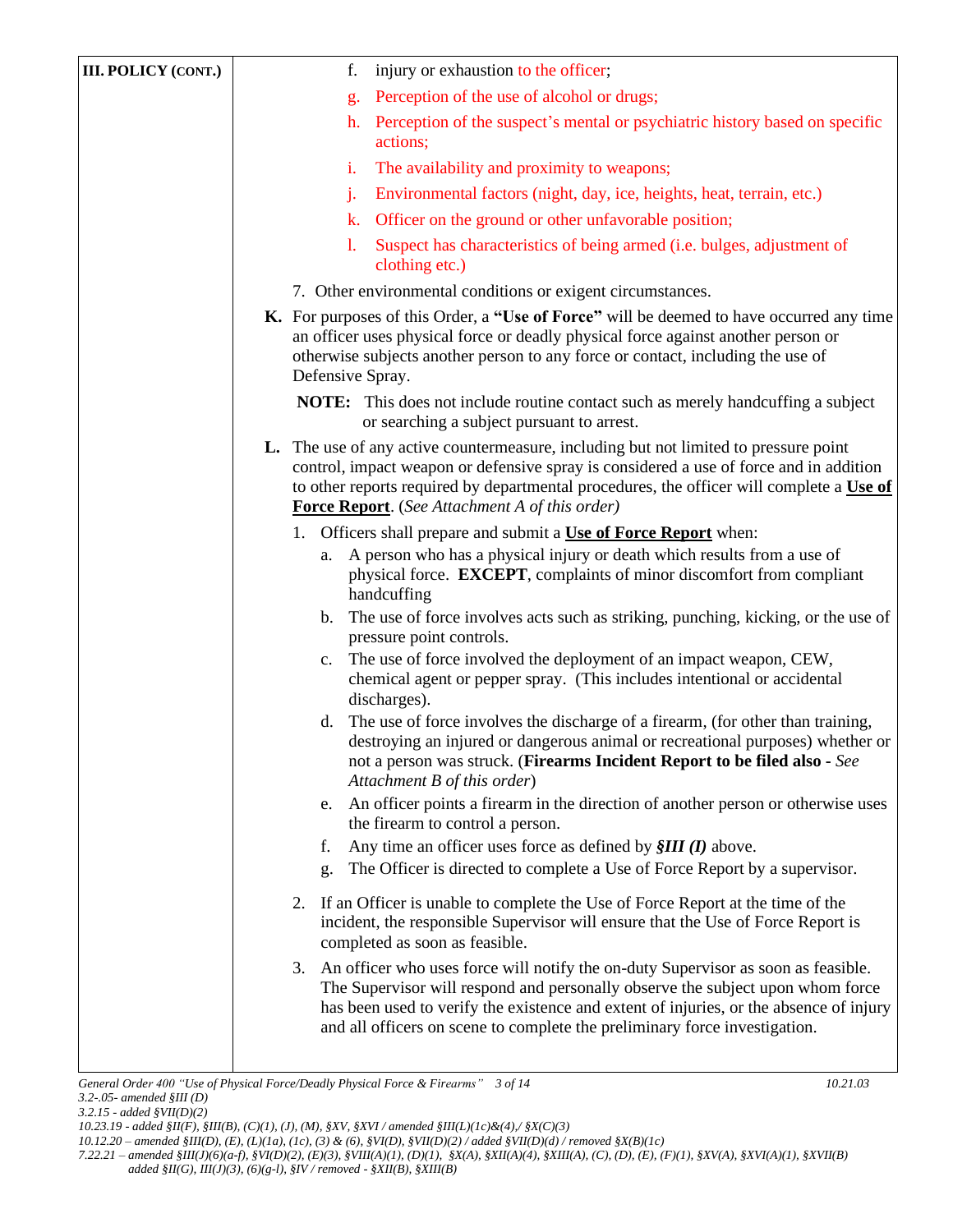| <b>III. POLICY (CONT.)</b>  | 4. In all cases in which force was used and the individual was arrested, photographs<br>of the subject will be taken as necessary to document injuries or the absence of<br>injuries. Photos should be taken with a department issued digital camera.                                                                                                                                                                                                                                                                                                                                                                                                                                                                                                                                                |  |  |  |  |
|-----------------------------|------------------------------------------------------------------------------------------------------------------------------------------------------------------------------------------------------------------------------------------------------------------------------------------------------------------------------------------------------------------------------------------------------------------------------------------------------------------------------------------------------------------------------------------------------------------------------------------------------------------------------------------------------------------------------------------------------------------------------------------------------------------------------------------------------|--|--|--|--|
|                             | 5. Upon completing a Use of Force Report, the reporting officer will submit it to an<br>on-duty supervisor for review with the associated case reports.                                                                                                                                                                                                                                                                                                                                                                                                                                                                                                                                                                                                                                              |  |  |  |  |
|                             | The reviewing supervisor shall ensure that the Use of Force Report is fully and<br>6.<br>properly completed. If the Report is acceptable, the reviewing supervisor shall sign<br>the Report and forward it to the duty Lieutenant conduct an investigation.<br>a. If the Use of Force Report needs correction or amendment, the reviewing<br>supervisor will return it to the reporting officer, if available, with instructions<br>for correction. If the reporting officer is no longer available, the reviewing<br>supervisor will arrange for the Report to be returned to the officer through<br>his/her supervisor(s) with instructions for correction. The officer's supervisor(s)<br>will ensure that the Report is corrected and submitted when the reporting<br>officer is next available. |  |  |  |  |
|                             | 7. Once the Use of Force Report has been approved, it will be forwarded to the duty<br>Lieutenant. The Lieutenant shall review the Report and either:                                                                                                                                                                                                                                                                                                                                                                                                                                                                                                                                                                                                                                                |  |  |  |  |
|                             | a. Return it to the reporting officer's supervisor for correction or amendment, if<br>necessary; or                                                                                                                                                                                                                                                                                                                                                                                                                                                                                                                                                                                                                                                                                                  |  |  |  |  |
|                             | b. Initial and date the Use of Force Report and forward it to the Chief of Police.                                                                                                                                                                                                                                                                                                                                                                                                                                                                                                                                                                                                                                                                                                                   |  |  |  |  |
|                             | The Chief of Police shall review the Use of Force Report and either:<br>8.                                                                                                                                                                                                                                                                                                                                                                                                                                                                                                                                                                                                                                                                                                                           |  |  |  |  |
|                             | Return it to the Lieutenant for correction or amendment, if necessary; or<br>a.                                                                                                                                                                                                                                                                                                                                                                                                                                                                                                                                                                                                                                                                                                                      |  |  |  |  |
|                             | Initial and date the Report and file the Report following standard Department<br>b.<br>procedures.                                                                                                                                                                                                                                                                                                                                                                                                                                                                                                                                                                                                                                                                                                   |  |  |  |  |
|                             | M. Duty to Intervene:                                                                                                                                                                                                                                                                                                                                                                                                                                                                                                                                                                                                                                                                                                                                                                                |  |  |  |  |
|                             | 1. Any officer present and observing another officer using force that he/she<br>reasonably believes to be clearly beyond that which is objectively reasonable under<br>the circumstances shall intercede to prevent the use of unreasonable force, if and<br>when the officer has a realistic opportunity to prevent harm.                                                                                                                                                                                                                                                                                                                                                                                                                                                                           |  |  |  |  |
|                             | An officer who observes another officer use force that exceeds the degree of force<br>2.<br>as described in subdivision 1 of this subsection should promptly report these<br>observations to a supervisor.                                                                                                                                                                                                                                                                                                                                                                                                                                                                                                                                                                                           |  |  |  |  |
| IV.<br><b>DE-ESCALATION</b> | A. Officers should, when practicable and reasonable, avoid Use of Force by using De-<br>Escalation Techniques. Techniques include but are not limited to:                                                                                                                                                                                                                                                                                                                                                                                                                                                                                                                                                                                                                                            |  |  |  |  |
|                             | 1. Verbal Persuasion and Warnings                                                                                                                                                                                                                                                                                                                                                                                                                                                                                                                                                                                                                                                                                                                                                                    |  |  |  |  |
|                             | Talking to a person using a tone of voice and language that is not<br>a.<br>aggressive or confrontational.                                                                                                                                                                                                                                                                                                                                                                                                                                                                                                                                                                                                                                                                                           |  |  |  |  |
|                             | b. Permit the subject the opportunity to ask questions and/or make<br>statements.                                                                                                                                                                                                                                                                                                                                                                                                                                                                                                                                                                                                                                                                                                                    |  |  |  |  |
|                             | Create space or place barriers between the officer and the subject (tactical<br>2.<br>repositioning).                                                                                                                                                                                                                                                                                                                                                                                                                                                                                                                                                                                                                                                                                                |  |  |  |  |
|                             | a. Permit the subject to move about freely (if safe and circumstances permit).                                                                                                                                                                                                                                                                                                                                                                                                                                                                                                                                                                                                                                                                                                                       |  |  |  |  |
|                             |                                                                                                                                                                                                                                                                                                                                                                                                                                                                                                                                                                                                                                                                                                                                                                                                      |  |  |  |  |
|                             | General Order 400 "Use of Physical Force/Deadly Physical Force & Firearms" 4 of 14<br>10.21.03                                                                                                                                                                                                                                                                                                                                                                                                                                                                                                                                                                                                                                                                                                       |  |  |  |  |

*3.2-.05- amended §III (D)* 

*3.2.15 - added §VII(D)(2)*

*10.12.20 – amended §III(D), (E), (L)(1a), (1c), (3) & (6), §VI(D), §VII(D)(2) / added §VII(D)(d) / removed §X(B)(1c)*

*<sup>10.23.19 -</sup> added §II(F), §III(B), (C)(1), (J), (M), §XV, §XVI / amended §III(L)(1c)&(4),/ §X(C)(3)*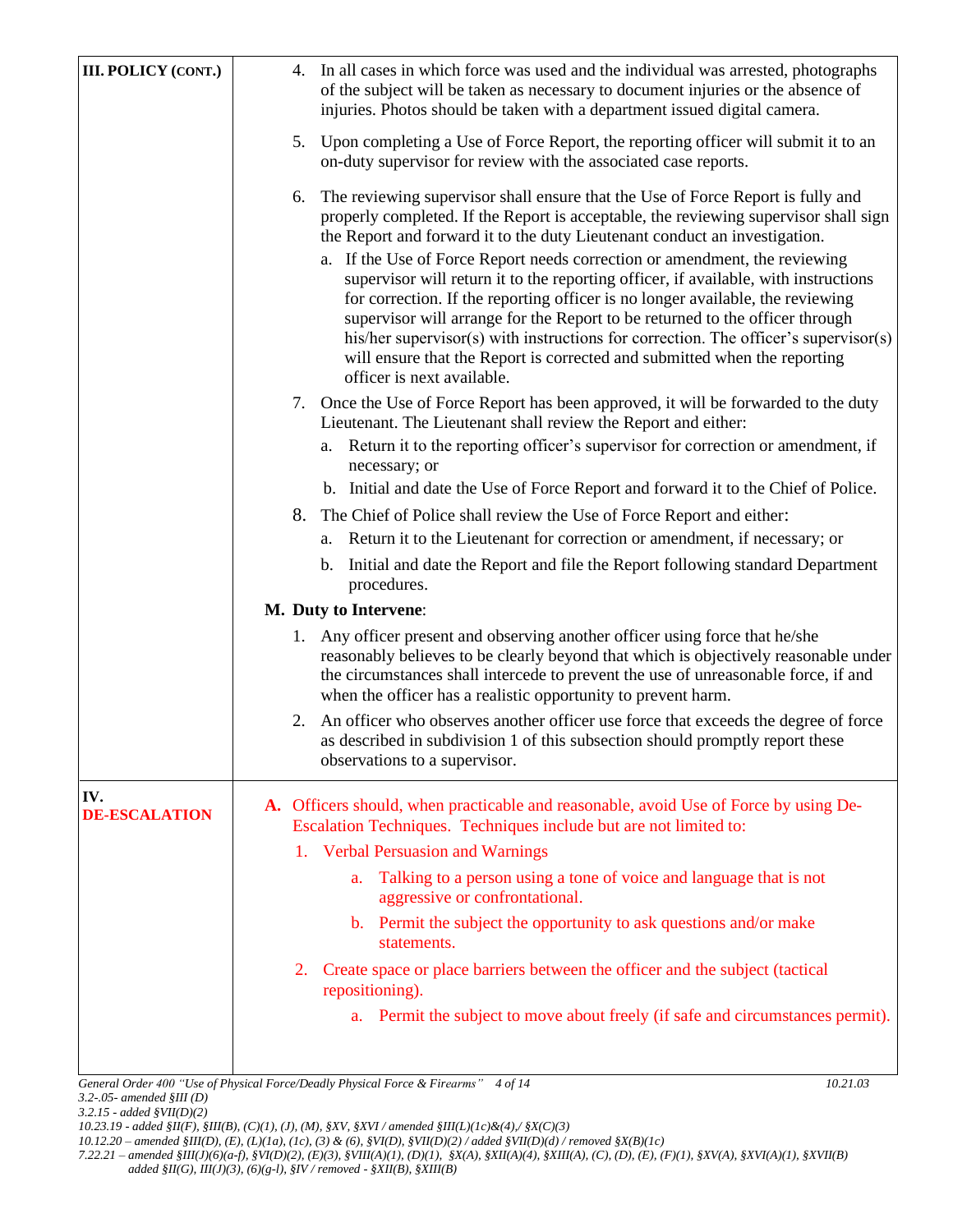| IV.                             | 3. Slow down the pace of the incident.                                                                                                                                                                                                                                                                                                                                                                                                                                                     |
|---------------------------------|--------------------------------------------------------------------------------------------------------------------------------------------------------------------------------------------------------------------------------------------------------------------------------------------------------------------------------------------------------------------------------------------------------------------------------------------------------------------------------------------|
| <b>DE-ESCALATION</b><br>(CONT.) | Wait the subject out when circumstances permit<br>a.                                                                                                                                                                                                                                                                                                                                                                                                                                       |
|                                 | 4. Request additional resources, if feasible, before resorting to force and to reduce the<br>need for force. Additions resources include but are not limited to:                                                                                                                                                                                                                                                                                                                           |
|                                 | a. CIT Officers                                                                                                                                                                                                                                                                                                                                                                                                                                                                            |
|                                 | b. Behavioral Health Care Providers                                                                                                                                                                                                                                                                                                                                                                                                                                                        |
|                                 | c. Negotiators                                                                                                                                                                                                                                                                                                                                                                                                                                                                             |
|                                 | <b>B.</b> Officers should, when practical and reasonable:                                                                                                                                                                                                                                                                                                                                                                                                                                  |
|                                 | 1. Talk to the subject.                                                                                                                                                                                                                                                                                                                                                                                                                                                                    |
|                                 | Attempt to convince the subject to comply.<br>2.                                                                                                                                                                                                                                                                                                                                                                                                                                           |
|                                 | 3.<br>Reduce any threat presented by withdrawing to a position that is tactically<br>advantageous, when feasible.                                                                                                                                                                                                                                                                                                                                                                          |
|                                 | Take actions that allow the officer a greater distance and time in order to de-<br>4.<br>escalate the situation or deploy a lesser force option or no force at all, if feasible.                                                                                                                                                                                                                                                                                                           |
|                                 | C. Officers should perform their duties in a manner that avoids jeopardizing their own<br>safety or the safety of others through poor tactical decisions including but not limited<br>to:                                                                                                                                                                                                                                                                                                  |
|                                 | 1. Immediately approaching a person without proper evaluation of the situation, if<br>feasible.                                                                                                                                                                                                                                                                                                                                                                                            |
|                                 | Failing to leave sufficient space between the officer and the subject, if feasible.<br>2.                                                                                                                                                                                                                                                                                                                                                                                                  |
|                                 | Escalating the situation.<br>3.                                                                                                                                                                                                                                                                                                                                                                                                                                                            |
|                                 | <b>D.</b> Officers should not use tactics that unnecessarily escalate the situation or create the<br>need for force.                                                                                                                                                                                                                                                                                                                                                                       |
|                                 | <b>E.</b> If force must be used, officers shall only use the amount of force that is objectively<br>reasonable to respond to the threat or resistance and shall <b>IMMEDIATELY</b> reduce the<br>level of force as the threat or resistance lessens or stops.                                                                                                                                                                                                                              |
| V. USE OF<br>PHYSICAL FORCE     | A. Personnel will use only the force necessary to achieve their lawful objectives as set<br>forth below.                                                                                                                                                                                                                                                                                                                                                                                   |
|                                 | 1. Self-Defense or Defense of Another Person                                                                                                                                                                                                                                                                                                                                                                                                                                               |
|                                 | An officer may use physical force when and to the extent he reasonably<br>a.<br>believes it to be necessary to defend himself or a third person from what he<br>reasonably believes to be the use or imminent use of unlawful physical force.                                                                                                                                                                                                                                              |
|                                 | <b>To Effect an Arrest or Prevent an Escape</b><br>2.                                                                                                                                                                                                                                                                                                                                                                                                                                      |
|                                 | a. An officer, in the course of effecting an arrest, or of preventing or attempting to<br>prevent the escape from custody, of a person whom he reasonably believes to<br>have committed an offense, may use physical force when and to the extent he<br>reasonably believes it to be necessary to effect the arrest, or to prevent the<br>escape from custody, or to defend himself or a third person from what he<br>reasonably believes to be the use or imminent use of physical force. |
|                                 |                                                                                                                                                                                                                                                                                                                                                                                                                                                                                            |

*<sup>10.12.20 –</sup> amended §III(D), (E), (L)(1a), (1c), (3) & (6), §VI(D), §VII(D)(2) / added §VII(D)(d) / removed §X(B)(1c) 7.22.21 – amended §III(J)(6)(a-f), §VI(D)(2), (E)(3), §VIII(A)(1), (D)(1), §X(A), §XII(A)(4), §XIII(A), (C), (D), (E), (F)(1), §XV(A), §XVI(A)(1), §XVII(B) added §II(G), III(J)(3), (6)(g-l), §IV / removed - §XII(B), §XIII(B)*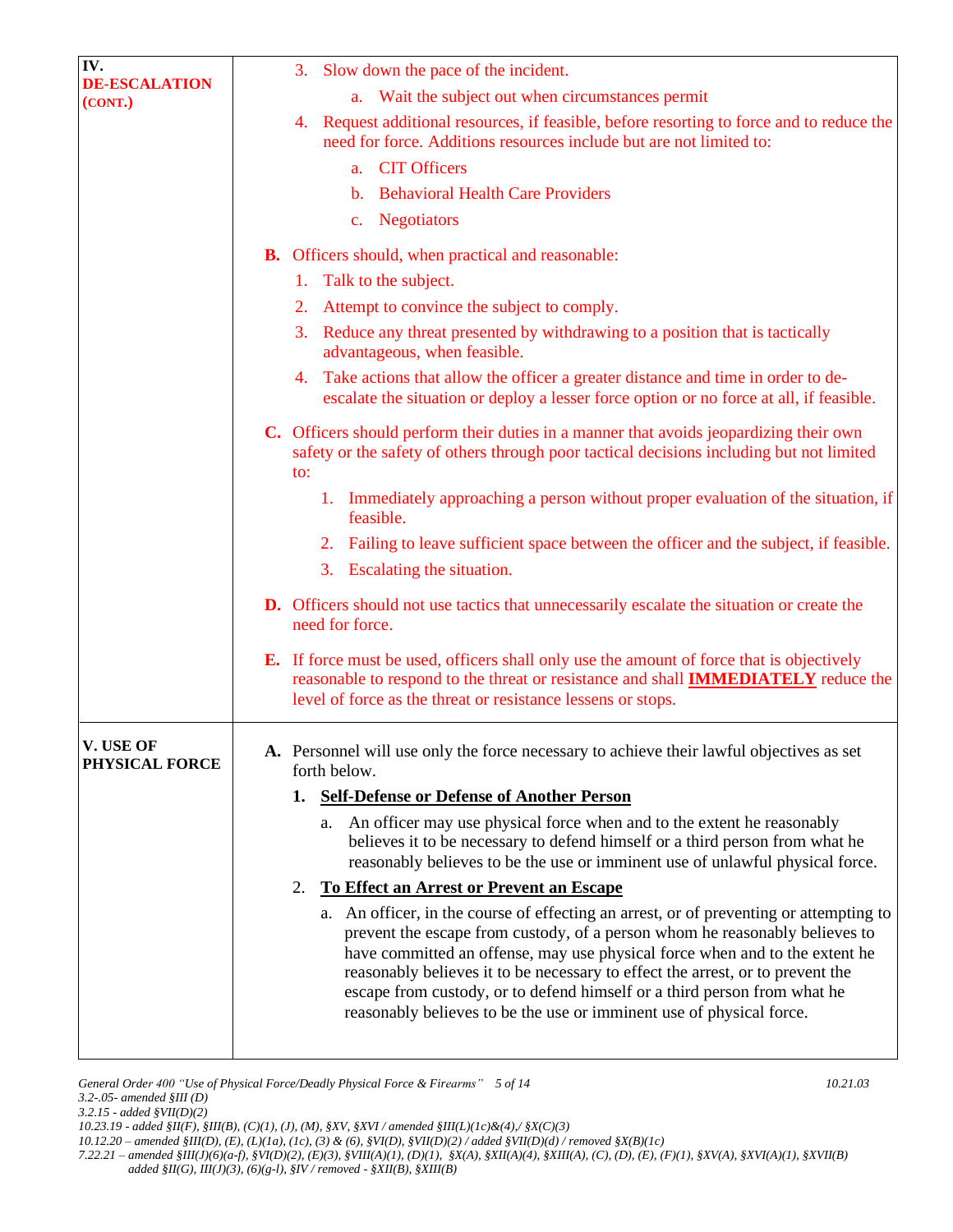|                | An officer acting under a reasonable belief that another person is about to<br>a.<br>commit suicide or to inflict serious physical injury upon himself may use<br>physical force upon such person only to the extent that he reasonably believes<br>it necessary to prevent such result.                                                                                                                                                                                                                        |
|----------------|-----------------------------------------------------------------------------------------------------------------------------------------------------------------------------------------------------------------------------------------------------------------------------------------------------------------------------------------------------------------------------------------------------------------------------------------------------------------------------------------------------------------|
| 4.             | <b>Protection of Property and Premises</b>                                                                                                                                                                                                                                                                                                                                                                                                                                                                      |
|                | An officer may use physical force, other than deadly physical force, upon<br>a.<br>another person when and to the extent that he reasonably believes it to be<br>necessary to prevent what he reasonably believes to be the commission or<br>attempted commission of a larceny, criminal mischief, or a crime involving<br>damage to premises, or criminal trespass.                                                                                                                                            |
|                | A. Self Defense or Defense of Another Person                                                                                                                                                                                                                                                                                                                                                                                                                                                                    |
|                | 1. An officer may use deadly physical force only when the use of deadly physical<br>force is necessary to prevent or terminate deadly physical force from being used<br>against the officer or a third person, pursuant to $\S 35.15(2)(a)$ of the New York<br>State Penal Law;                                                                                                                                                                                                                                 |
|                | Note: Officers faced with an imminent threat of death or serious physical injury in the<br>course of their police duties, are not required to retreat or withdraw to avoid the<br>necessity of using deadly physical force. See NYPL §35.15(2) (a) (ii).                                                                                                                                                                                                                                                        |
| <b>B.</b>      | <b>To Effect an Arrest or Prevent Escape</b>                                                                                                                                                                                                                                                                                                                                                                                                                                                                    |
| 1.             | This provision governs use of deadly physical force for the purpose of effecting or<br>attempting to effect an arrest or of preventing or attempting to prevent an escape<br>from custody. This provision is sometimes referred to as the "fleeing felons"<br>provision.                                                                                                                                                                                                                                        |
| $\overline{2}$ | An officer may use deadly physical force to effect the arrest or prevent the escape<br>from custody only under the following circumstances:                                                                                                                                                                                                                                                                                                                                                                     |
|                | The officer reasonably believes the subject has committed a felony or has<br>a.<br>attempted to commit a felony, involving the infliction or threatened infliction<br>of death or serious physical injury; AND                                                                                                                                                                                                                                                                                                  |
|                | The officer reasonably believes that deadly physical force is necessary to effect<br>b.<br>the arrest of the subject or to prevent his escape from custody; AND                                                                                                                                                                                                                                                                                                                                                 |
|                | The officer reasonably believes that deadly physical force is necessary to<br>c.<br>defend the officer or another person from what the officer reasonably believes<br>to be the use or imminent use of deadly physical force; AND                                                                                                                                                                                                                                                                               |
|                | If feasible, the officer has issued a verbal warning.<br>d.                                                                                                                                                                                                                                                                                                                                                                                                                                                     |
| 3.             | Pursuant to NYS Penal Law, §35.30 (2): "The fact that a police officer or peace<br>officer is justified in using deadly physical force [for the purpose of effecting or<br>attempting to effect an arrest or of preventing or attempting to prevent an escape<br>from custody] does not constitute justification for reckless conduct by such police<br>officer or peace officer amounting to an offense against or with respect to<br>innocent persons whom he is not seeking to arrest or retain in custody." |
|                |                                                                                                                                                                                                                                                                                                                                                                                                                                                                                                                 |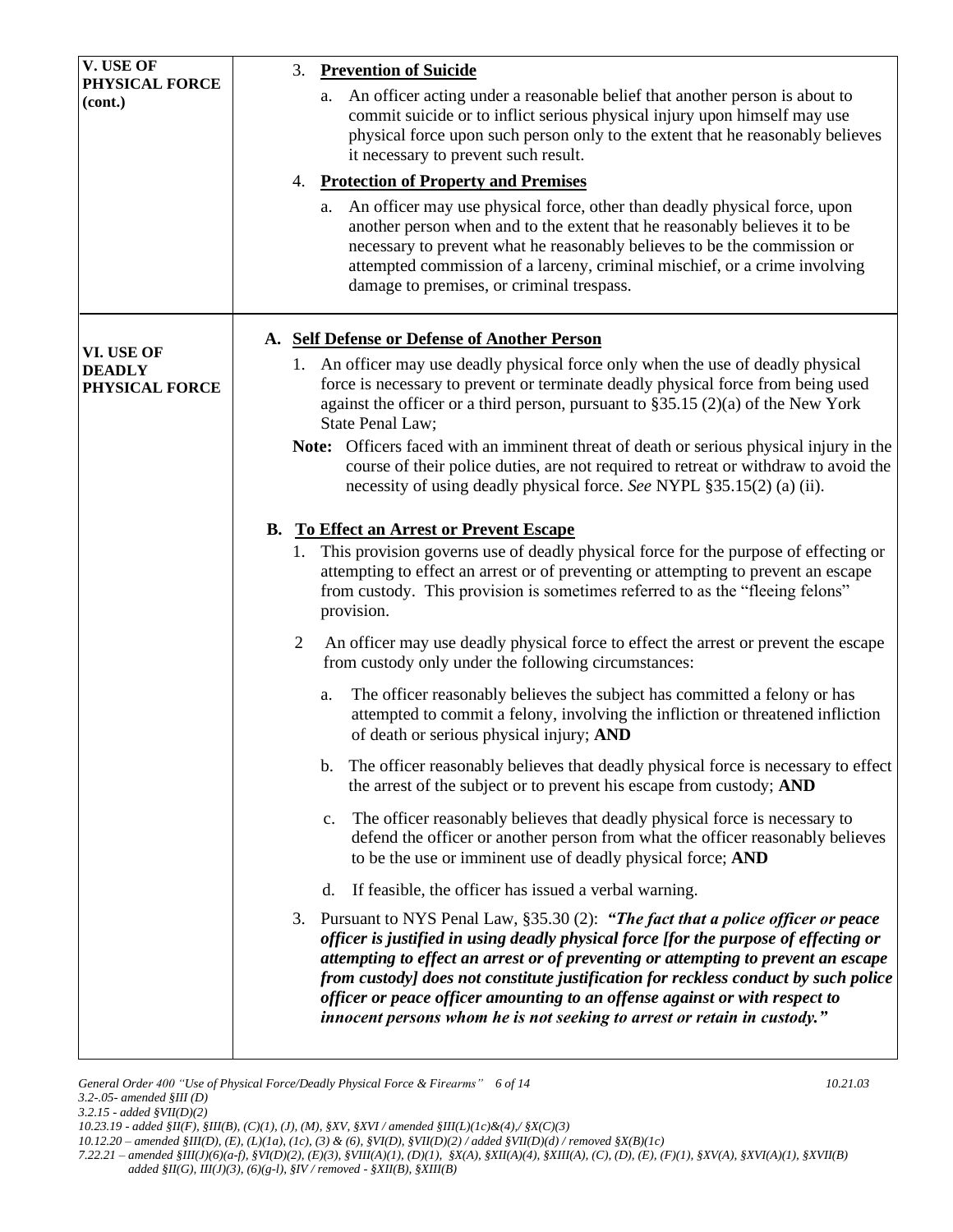| VII. USE OF     | A. Warning Shots<br>1. Warning shots are strictly prohibited.                                                                                                                                                                                                                                                                                                 |  |  |  |  |
|-----------------|---------------------------------------------------------------------------------------------------------------------------------------------------------------------------------------------------------------------------------------------------------------------------------------------------------------------------------------------------------------|--|--|--|--|
| <b>FIREARMS</b> |                                                                                                                                                                                                                                                                                                                                                               |  |  |  |  |
|                 |                                                                                                                                                                                                                                                                                                                                                               |  |  |  |  |
|                 | <b>B.</b> Moving Vehicles                                                                                                                                                                                                                                                                                                                                     |  |  |  |  |
|                 | 1. An officer will not discharge a firearm at a moving vehicle unless:                                                                                                                                                                                                                                                                                        |  |  |  |  |
|                 | The officer reasonably believes the moving vehicle is being used as an<br>a.<br>instrument of deadly physical force against the officer or another person (e.g.,<br>the operator of the vehicle is striking or attempting to strike the officer or<br>another person with the vehicle); or                                                                    |  |  |  |  |
|                 | The officer reasonably believes that an occupant of the vehicle is using or<br>$\mathbf{b}$ .<br>threatening the imminent use of deadly physical force against the officer or<br>another person (e.g., shooting from the vehicle).                                                                                                                            |  |  |  |  |
|                 | 2. An officer will not discharge a firearm at a fleeing vehicle that does not constitute<br>an imminent danger of death or serious physical injury to the officer or another<br>person, or at any occupant of such a vehicle. An officer will not discharge a<br>firearm at a vehicle solely to prevent the escape of the vehicle or any of its<br>occupants. |  |  |  |  |
|                 | 3. An officer will not discharge a firearm from a moving vehicle unless the officer<br>reasonably believes such action to be necessary to protect himself or another<br>person from death or serious physical injury.                                                                                                                                         |  |  |  |  |
|                 | 4. In deciding whether to discharge a firearm at or from a moving vehicle officers<br>will take into consideration the risk of such action to other persons.                                                                                                                                                                                                  |  |  |  |  |
|                 | C. Drawing and Displaying Firearms                                                                                                                                                                                                                                                                                                                            |  |  |  |  |
|                 | 1. The drawing or display of an officer's firearm represents an escalation toward the<br>use of deadly physical force, increasing the risk of accidental discharge or weapon<br>loss, and may contribute to fear and panic. Officers are justified in removing<br>firearms from holsters and/or gun mounts if:                                                |  |  |  |  |
|                 | An officer believes that circumstances exist which may justify the use of<br>a.<br>deadly physical force under this Order (e.g. building searches, no-knock<br>search warrants, high-risk vehicle stops, confronting a person that the officer<br>reasonably believes to be armed and dangerous, dealing with an injured or<br>dangerous animal); and/or      |  |  |  |  |
|                 | The officer reasonably believes that the situation poses or may pose an<br>$\mathbf{b}$ .<br>imminent threat of death or serious physical injury to the officer and another<br>person.                                                                                                                                                                        |  |  |  |  |
|                 | D. Intentional Discharge of Firearm                                                                                                                                                                                                                                                                                                                           |  |  |  |  |
|                 | An officer will not intentionally discharge a firearm unless:<br>1.                                                                                                                                                                                                                                                                                           |  |  |  |  |
|                 | The officer reasonably believes that circumstances exist which justify the use<br>a.<br>of deadly physical force under this Order;                                                                                                                                                                                                                            |  |  |  |  |
|                 | The officer reasonably believes that circumstances exist justifying the use of a<br>b.<br>firearm against an injured or dangerous animal under this Order; or                                                                                                                                                                                                 |  |  |  |  |
|                 | The discharge is part of Department-authorized training.<br>$\mathbf{c}$ .                                                                                                                                                                                                                                                                                    |  |  |  |  |
|                 |                                                                                                                                                                                                                                                                                                                                                               |  |  |  |  |

*10.23.19 - added §II(F), §III(B), (C)(1), (J), (M), §XV, §XVI / amended §III(L)(1c)&(4),/ §X(C)(3)* 

*<sup>10.12.20 –</sup> amended §III(D), (E), (L)(1a), (1c), (3) & (6), §VI(D), §VII(D)(2) / added §VII(D)(d) / removed §X(B)(1c)*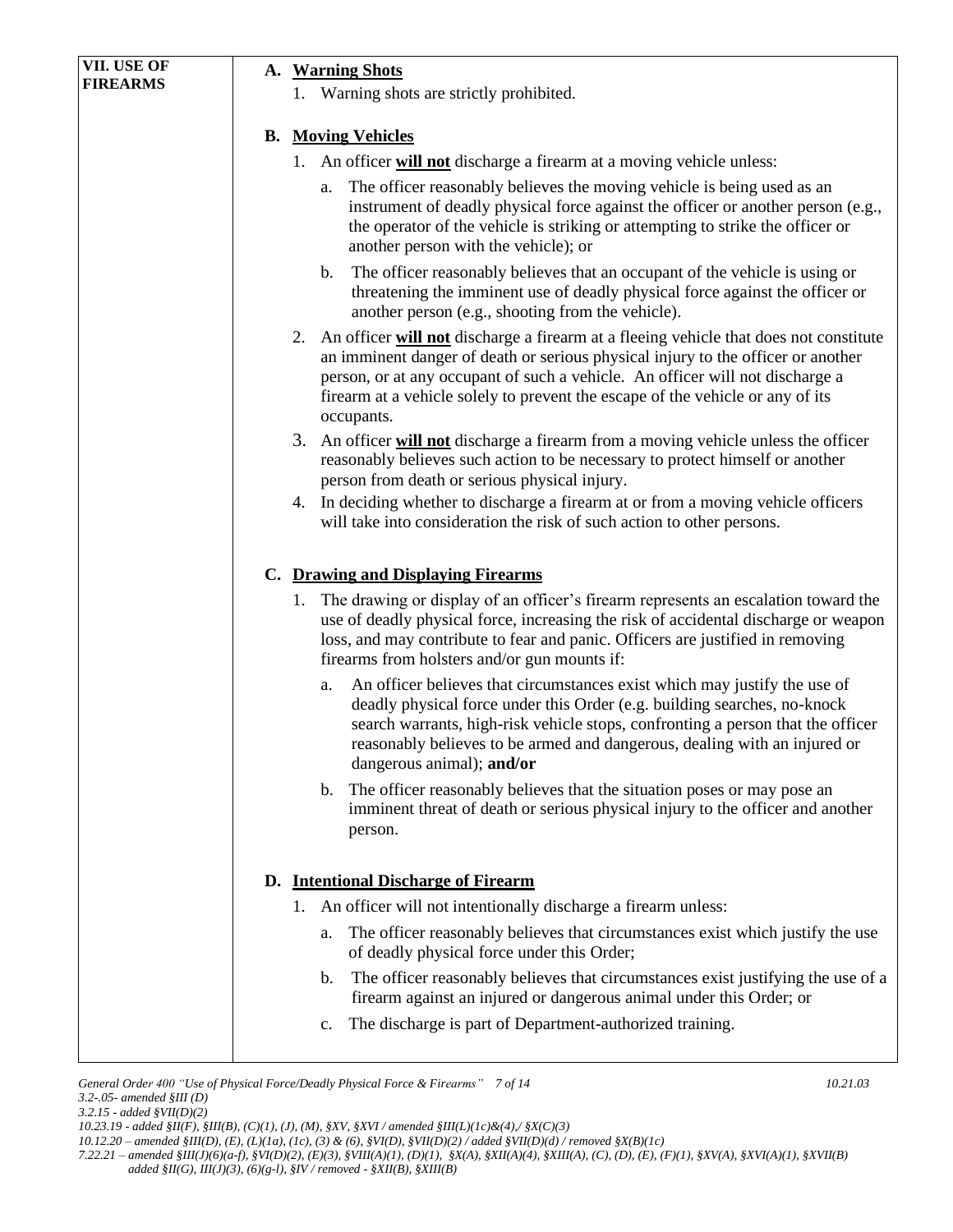| VII. USE OF                                   | All intentional discharges of a firearm will be reported on a Firearms Incident<br>2.                                                                                 |
|-----------------------------------------------|-----------------------------------------------------------------------------------------------------------------------------------------------------------------------|
| <b>FIREARMS</b> (cont.)                       | Report and investigated as a deadly physical force incident. This includes<br>discharge of a weapon while either on-duty or off-duty, in the direction of a person.   |
|                                               | The incident must be reported to the involved officer's supervisor immediately if                                                                                     |
|                                               | on-duty and within (6) hours if off-duty AND a written report must be prepared                                                                                        |
|                                               | within (48) hours of the incident. This does not apply to training activities, legal                                                                                  |
|                                               | hunting or target practice purposes or those occasions when the firearm discharge                                                                                     |
|                                               | was for the purpose of destroying an injured or dangerous animal.                                                                                                     |
|                                               | E. Accidental Discharge of Firearm                                                                                                                                    |
|                                               | 1. Officers will exercise due care to handle and store firearms properly and safely and                                                                               |
|                                               | to prevent an accidental discharge.                                                                                                                                   |
|                                               | 2. An accidental discharge of a firearm issued by the Department or possessed by an                                                                                   |
|                                               | officer as an exempt person, (possessed under legal exemption from the licensing                                                                                      |
|                                               | requirement, NY Penal Law §265.20) whether on-duty or off-duty, will be<br>reported immediately to the duty Supervisor, or in his absence, the senior police          |
|                                               | officer on duty, by the involved officer.                                                                                                                             |
|                                               | Note:<br>Officers will report off-duty accidental discharges of other firearms in                                                                                     |
|                                               | accordance with applicable laws.                                                                                                                                      |
|                                               | If any person is injured or if there is a death as a result of the accidental<br>3.                                                                                   |
|                                               | discharge, the incident will be investigated as a deadly physical force incident.                                                                                     |
|                                               | If no one is injured as a result of the accidental discharge, the duty Supervisor<br>4.                                                                               |
|                                               | will make proper notification to the Lieutenant/Detective Bureau (LT/DB). The<br>Supervisor will ensure that a full investigation is conducted including all          |
|                                               | appropriate reports and evidence work. The Supervisor will request whatever                                                                                           |
|                                               | assistance may be required to accomplish this.                                                                                                                        |
|                                               | The case file, including all reports and documentation, will be forwarded to the<br>2.                                                                                |
|                                               | Chief of Police via the chain-of-command.                                                                                                                             |
|                                               | In all cases of an accidental discharge of an issued firearm or firearm possessed as<br>3.                                                                            |
|                                               | an exempt person, a Firearms Incident Report will be completed and the LT/DB                                                                                          |
|                                               | will also conduct an internal investigation.                                                                                                                          |
| <b>VIII. GENERAL</b><br><b>CONSIDERATIONS</b> | A. Notification                                                                                                                                                       |
|                                               | 1. Any time physical force or deadly physical force is used the officer(s) involved                                                                                   |
|                                               | will <b>MUST</b> notify an on-duty supervisor(s) as soon as safe and practical to do so.                                                                              |
|                                               | <b>B.</b> Verbal Warnings                                                                                                                                             |
|                                               | 1. If feasible, officers will identify themselves and issue a verbal warning before using                                                                             |
|                                               | physical force or deadly physical force.                                                                                                                              |
|                                               | 2. Verbal warnings need not be issued when the officer reasonably believes that doing<br>so would increase the danger to the officer or another person.               |
|                                               | C. Equipment and Techniques                                                                                                                                           |
|                                               | 1. In using physical force or deadly physical force an officer will generally use                                                                                     |
|                                               | Department-issued equipment and Department-approved techniques. However, in                                                                                           |
|                                               | cases in which the officer reasonably believes it is necessary to protect himself or                                                                                  |
|                                               | another person, the officer may utilize any readily available weapon, instrument, or<br>technique provided the level and nature of such force is legally justifiable. |
|                                               |                                                                                                                                                                       |

*General Order 400 "Use of Physical Force/Deadly Physical Force & Firearms" 8 of 14 10.21.03 3.2-.05- amended §III (D) 3.2.15 - added §VII(D)(2)*

*10.12.20 – amended §III(D), (E), (L)(1a), (1c), (3) & (6), §VI(D), §VII(D)(2) / added §VII(D)(d) / removed §X(B)(1c)*

*<sup>10.23.19 -</sup> added §II(F), §III(B), (C)(1), (J), (M), §XV, §XVI / amended §III(L)(1c)&(4),/ §X(C)(3)*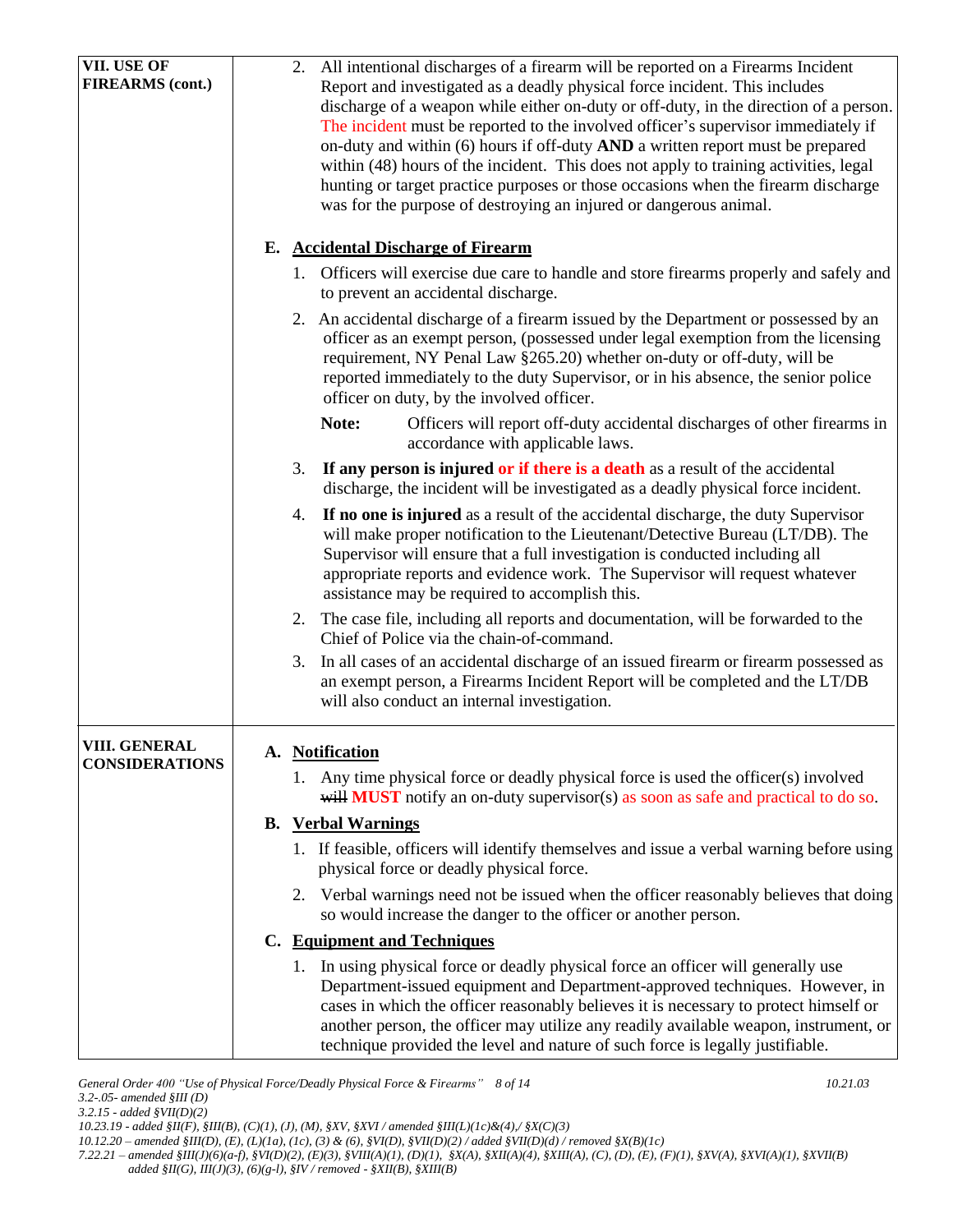| VIII. GENERAL                      | D. Medical/Mental Aid                                                                                                                                                                                                                                                                                                                                                           |  |  |  |
|------------------------------------|---------------------------------------------------------------------------------------------------------------------------------------------------------------------------------------------------------------------------------------------------------------------------------------------------------------------------------------------------------------------------------|--|--|--|
| <b>CONSIDERATIONS</b><br>(cont.)   | 1. After force has been used, officers will immediately evaluate the need for<br>medical/mental attention or treatment for the subject and arrange for such treatment<br>when:                                                                                                                                                                                                  |  |  |  |
|                                    | The subject has a visible injury requiring medical attention;<br>a.                                                                                                                                                                                                                                                                                                             |  |  |  |
|                                    | The subject complains of injury or discomfort or requests medical attention; or<br>b.                                                                                                                                                                                                                                                                                           |  |  |  |
|                                    | Defensive Spray was used.<br>c.                                                                                                                                                                                                                                                                                                                                                 |  |  |  |
|                                    | The officer has reasonable cause to believe that a person, who appears to be<br>d.<br>mentally ill experiencing mental health symptoms, high risk behaviors,<br>intoxicated or is conducting themselves in a manner which is likely to result in<br>serious harm to themselves or others.                                                                                       |  |  |  |
|                                    | 2. All subjects who have been subjected to a TASER (Conducted Energy<br>Weapon/CEW) MUST be evaluated by local EMS when safe to do so.                                                                                                                                                                                                                                          |  |  |  |
|                                    | Subjects who have been arrested and require medical attention shall be taken to the<br>3.<br>hospital for treatment <b>prior</b> to being taken to the Public Safety Building (PSB).                                                                                                                                                                                            |  |  |  |
|                                    | 4. Subjects who have been injured and are not arrested shall be encouraged to seek<br>treatment at a medical facility. The subject's acceptance or refusal of medical care<br>will be documented and witnessed on the Use of Force report.                                                                                                                                      |  |  |  |
|                                    | Subjects who are exposed to Defensive Spray and subsequently arrested will be<br>5.<br>taken to the PSB and offered decontamination. If the subject is otherwise injured<br>or requires medical treatment this may be done at the hospital. If the subject<br>refuses medical treatment, the refusal shall be documented on the Use of Force<br>Report.                         |  |  |  |
|                                    | Subjects who are exposed to Defensive Spray and not arrested shall be offered<br>6.<br>decontamination at the scene or at the hospital if necessary. If the subject refuses<br>medical treatment the officer will contact a supervisor to witness said refusal. The<br>refusal shall be documented on the Use of Force Report.                                                  |  |  |  |
|                                    | If the subject who has been exposed to Defensive Spray continues to be combative<br>or displays excessive hyperactive behavior or other signs of distress (e.g., difficulty<br>breathing, chest pain, and/or other physical signs of heart attack) after the<br>exposure, officers will transport the subject, or arrange for transportation, to the<br>hospital without delay. |  |  |  |
| IX. USE OF                         | A. An officer may use his firearm to destroy an animal under the following circumstances:                                                                                                                                                                                                                                                                                       |  |  |  |
| <b>FIREARMS-</b><br><b>ANIMALS</b> | The officer reasonably believes that the animal is so badly injured that it is<br>1.<br>appropriate to destroy the animal for humanitarian reasons; or                                                                                                                                                                                                                          |  |  |  |
|                                    | The officer reasonably believes that the animal is presenting a danger or threat of<br>2.<br>injury to the officer or another person.                                                                                                                                                                                                                                           |  |  |  |
|                                    | <b>B.</b> In using firearms to destroy animals, officers will adhere to the following procedures:                                                                                                                                                                                                                                                                               |  |  |  |
|                                    | In the event an officer believes it is or may be appropriate to destroy an animal the<br>1.<br>officer will first contact an on-duty supervisor and notify him or her unless not<br>feasible. If possible, the supervisor will respond and assume responsibility for the<br>situation.                                                                                          |  |  |  |
|                                    | Officers shall exercise due care to ensure that no person is endangered or injured<br>2.<br>by the discharge of the firearm.                                                                                                                                                                                                                                                    |  |  |  |

*General Order 400 "Use of Physical Force/Deadly Physical Force & Firearms" 9 of 14 10.21.03 3.2-.05- amended §III (D) 3.2.15 - added §VII(D)(2)*

*10.23.19 - added §II(F), §III(B), (C)(1), (J), (M), §XV, §XVI / amended §III(L)(1c)&(4),/ §X(C)(3)* 

*<sup>10.12.20 –</sup> amended §III(D), (E), (L)(1a), (1c), (3) & (6), §VI(D), §VII(D)(2) / added §VII(D)(d) / removed §X(B)(1c)*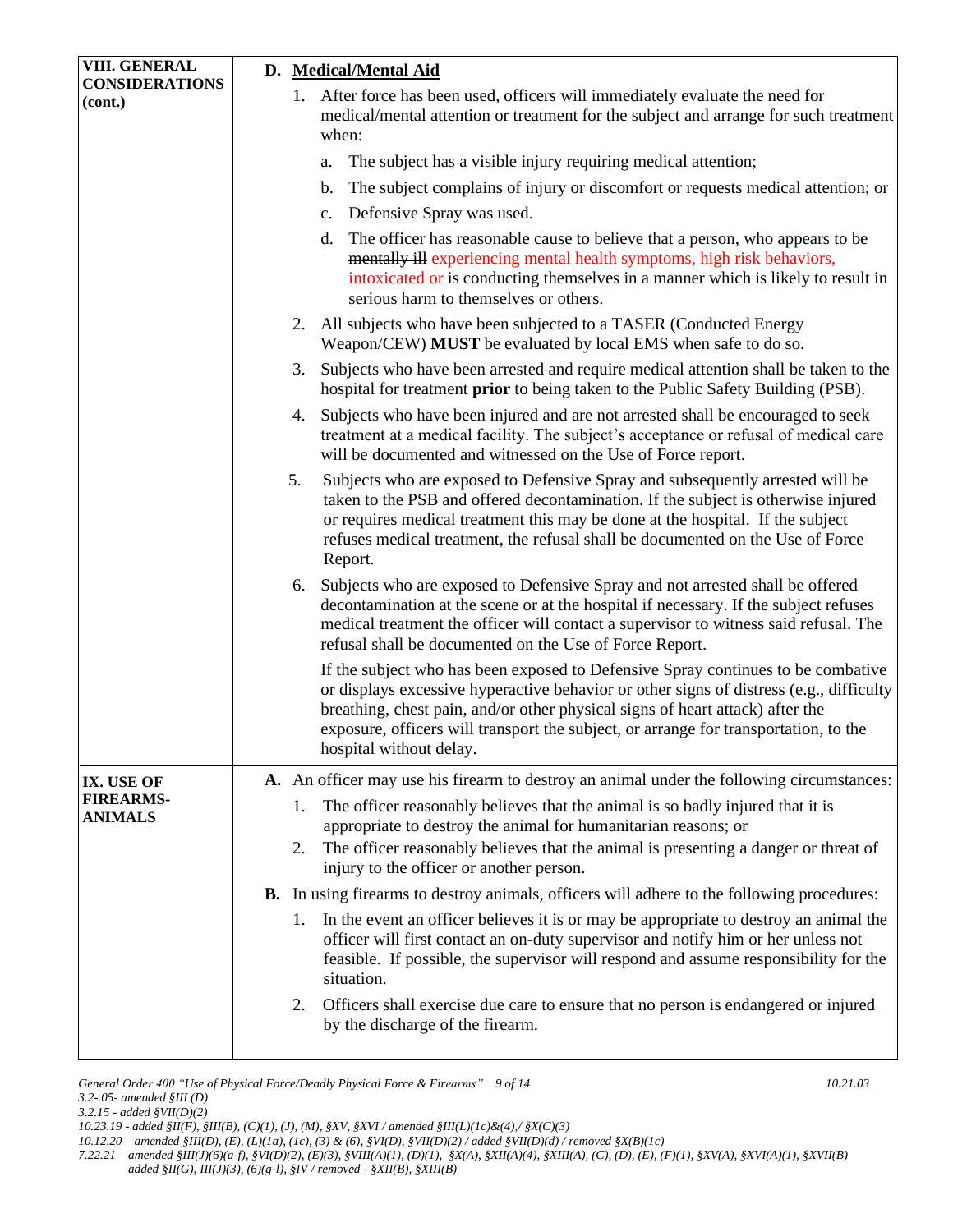| IX. USE OF<br><b>FIREARMS-</b><br><b>ANIMALS</b><br>(cont.) | In the case of an injured animal, permission from the owner should be obtained if<br>3.<br>possible. If the owner is present and declines permission the officer will require<br>the owner to remove the animal.                                                                                                                                                |
|-------------------------------------------------------------|-----------------------------------------------------------------------------------------------------------------------------------------------------------------------------------------------------------------------------------------------------------------------------------------------------------------------------------------------------------------|
|                                                             | Destroying an animal in the presence of children should be avoided.<br>4.                                                                                                                                                                                                                                                                                       |
|                                                             | 5.<br>Officers will make arrangements to remove the remains as soon as possible.                                                                                                                                                                                                                                                                                |
|                                                             | The officer destroying the animal will complete an Incident Report documenting<br>6.<br>the circumstances. The duty Supervisor will review the report for completeness<br>and see that the proper procedures as set forth above in this Order were adhered to.                                                                                                  |
| X. DEADLY<br>PHYSICAL FORCE                                 | <b>A.</b> The following procedures set forth in Section X will be followed as applicable in all<br>deadly physical force incidents as described below:                                                                                                                                                                                                          |
| <b>INCIDENTS</b>                                            | Officer-involved shooting incidents regardless of whether any person is injured or<br>1.<br>killed, including every intentional discharge of a firearm except those done for the<br>purpose of destroying an animal in accordance with this Order, or done for<br>authorized Department training;                                                               |
|                                                             | 2. Any accidental discharge of a firearm that results in injury to any person or damage<br>to any property or premises; or                                                                                                                                                                                                                                      |
|                                                             | Any police-involved death or serious physical injury, including cases in which a<br>3.<br>subject is killed or seriously injured by the police, dies or sustains serious physical<br>injury in police custody, or dies or receives serious physical injury fleeing from the<br>police.                                                                          |
|                                                             | <b>B.</b> These procedures will commence as soon as feasible once the situation has been<br>brought under sufficient control to ensure the safety of all persons involved.                                                                                                                                                                                      |
|                                                             | C. These procedures will be followed in all on-duty deadly physical force incidents and all<br>off-duty deadly physical force incidents in which the officer was acting pursuant to his<br>or her authority as a Geneva Police Officer.                                                                                                                         |
|                                                             | <b>D.</b> In the event that a Geneva Police Officer is involved in a shooting or other deadly<br>physical force incident outside the City of Geneva, these procedures will be followed<br>to the greatest extent feasible in coordination and cooperation with the responsible<br>investigating jurisdiction.                                                   |
| XI. INITIAL                                                 | A. First Responder Procedures                                                                                                                                                                                                                                                                                                                                   |
| <b>RESPONSE</b><br><b>PROCEDURES</b>                        | Officers will notify the Dispatcher of the situation and request any necessary<br>1.<br>emergency medical assistance.                                                                                                                                                                                                                                           |
|                                                             | 2. Officers will obtain and broadcast the description of any suspect(s) who are not yet<br>in custody.                                                                                                                                                                                                                                                          |
|                                                             | Any uninjured suspect(s) will be taken into custody and removed to the PSB as<br>3.<br>soon as possible. Injured suspect(s) will be transported to the hospital under the<br>guard of an officer. The officer should be alert to secure any items of potential<br>evidentiary value and to note any statements made by the suspect.                             |
|                                                             | Note:<br>The officer(s) who have used deadly physical force should not be assigned<br>to transport or guard the person $(s)$ against whom such force has been<br>used, unless no other officers are available. In such cases, the Supervisor<br>should relieve the involved officer(s) from transport or guard duty as soon<br>as other officers are available. |

*General Order 400 "Use of Physical Force/Deadly Physical Force & Firearms" 10 of 14 10.21.03 3.2-.05- amended §III (D)* 

*3.2.15 - added §VII(D)(2)*

*<sup>10.23.19 -</sup> added §II(F), §III(B), (C)(1), (J), (M), §XV, §XVI / amended §III(L)(1c)&(4),/ §X(C)(3)* 

*<sup>10.12.20 –</sup> amended §III(D), (E), (L)(1a), (1c), (3) & (6), §VI(D), §VII(D)(2) / added §VII(D)(d) / removed §X(B)(1c)*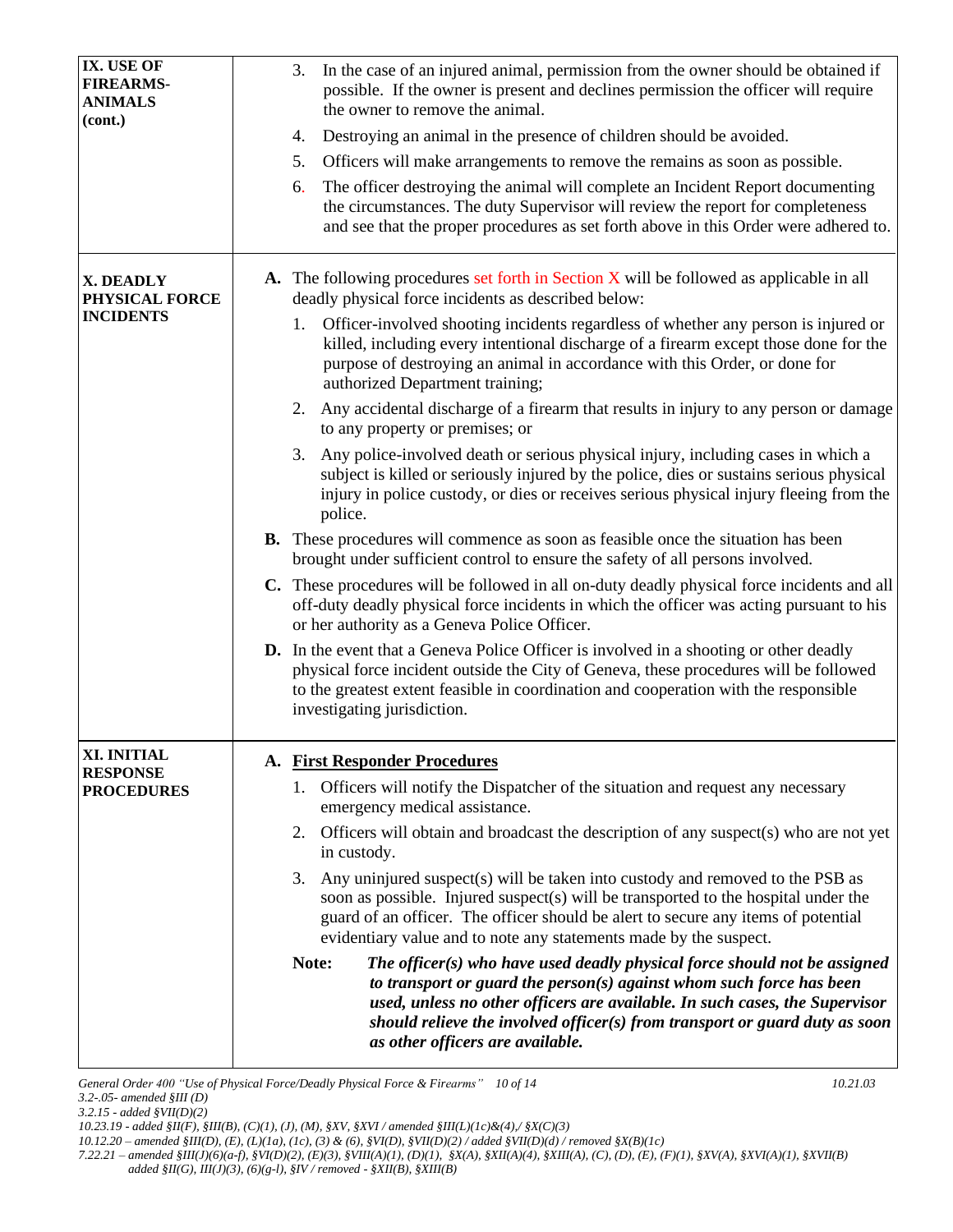| XI. INITIAL                  | 4. | The LT/DB if available, will respond to the scene as quickly as possible and                                                                                                                                                                                                                                                 |  |  |
|------------------------------|----|------------------------------------------------------------------------------------------------------------------------------------------------------------------------------------------------------------------------------------------------------------------------------------------------------------------------------|--|--|
| <b>RESPONSE</b>              |    | personally assume command of the situation. If unavailable, the duty Supervisor                                                                                                                                                                                                                                              |  |  |
| <b>PROCEDURES</b><br>(cont.) |    | will assume command, assess the situation and request such other assistance and                                                                                                                                                                                                                                              |  |  |
|                              |    | personnel as are required under the particular circumstances. The Supervisor will                                                                                                                                                                                                                                            |  |  |
|                              |    | ensure that all officers and other persons receive any needed medical assistance.                                                                                                                                                                                                                                            |  |  |
|                              |    | 5. Officers will secure the scene as quickly and effectively as possible consistent with                                                                                                                                                                                                                                     |  |  |
|                              |    | safety needs and the need for medical treatment of any victims.<br>If feasible, officers will photograph the scene before anything is moved.                                                                                                                                                                                 |  |  |
|                              | 6. |                                                                                                                                                                                                                                                                                                                              |  |  |
|                              | 7. | Officers will attempt to identify and secure any witnesses to the incident. As soon<br>as possible, the witnesses will be separated and not allowed to discuss the incident.                                                                                                                                                 |  |  |
|                              | 8. | In the event any officer(s) or other person(s) are injured and are transported for<br>medical treatment, officers will be assigned to accompany them to the hospital. If<br>officers are not immediately available the Supervisor will make arrangements to<br>secure additional officers for this duty as soon as possible. |  |  |
|                              |    | 2. In the event that officers are not immediately available to accompany injured<br>persons to the hospital the Supervisor will ensure that ambulance personnel, EMTs,<br>and other medical personnel are interviewed regarding any statements overheard or<br>other observations of potential evidentiary value.            |  |  |
|                              |    | 9. The Supervisor will initiate and coordinate a preliminary investigation of the<br>incident.                                                                                                                                                                                                                               |  |  |
|                              |    | 10. The Supervisor will brief other Supervisory Officers of the situation.                                                                                                                                                                                                                                                   |  |  |
|                              |    | 11. The Supervisor will ensure that all officers with involvement or knowledge of the<br>incident are identified and that the necessary reports are completed.                                                                                                                                                               |  |  |
|                              |    | 12. If appropriate under the circumstances the Supervisor will commence to establish a<br>Command Post.                                                                                                                                                                                                                      |  |  |
|                              |    | <b>B.</b> Notification Procedures                                                                                                                                                                                                                                                                                            |  |  |
|                              |    | 1. As soon as possible the following persons will be notified of a deadly physical                                                                                                                                                                                                                                           |  |  |
|                              |    | force incident:                                                                                                                                                                                                                                                                                                              |  |  |
|                              |    | Chief of Police;<br>a.                                                                                                                                                                                                                                                                                                       |  |  |
|                              |    | b. LT/DB                                                                                                                                                                                                                                                                                                                     |  |  |
|                              |    | c. Lieutenant/Uniform Force (LT/UF)                                                                                                                                                                                                                                                                                          |  |  |
|                              |    | Geneva Police Officer's Union President<br>d.                                                                                                                                                                                                                                                                                |  |  |
|                              |    |                                                                                                                                                                                                                                                                                                                              |  |  |
|                              | 2. | Upon being advised of the circumstances the LT/DB will arrange for the call-in of<br>such Detective Bureau personnel as deemed necessary.                                                                                                                                                                                    |  |  |
|                              |    | 3. Depending upon the circumstances the Ranking Officer may also notify such other<br>persons as deemed appropriate. These may include:<br>District Attorney;<br>a.                                                                                                                                                          |  |  |
|                              |    | b. Coroner                                                                                                                                                                                                                                                                                                                   |  |  |
|                              |    |                                                                                                                                                                                                                                                                                                                              |  |  |
|                              | 4. | Upon being notified of the circumstances of the incident the Chief, or in his<br>absence the Chief's designee, may also notify, or arrange for the notification of,<br>other persons as appropriate, including:                                                                                                              |  |  |
|                              |    | City Manager;<br>а.                                                                                                                                                                                                                                                                                                          |  |  |
|                              |    | b. Mayor;                                                                                                                                                                                                                                                                                                                    |  |  |
|                              |    | c. City Attorney                                                                                                                                                                                                                                                                                                             |  |  |
|                              |    |                                                                                                                                                                                                                                                                                                                              |  |  |

*General Order 400 "Use of Physical Force/Deadly Physical Force & Firearms" 11 of 14 10.21.03 3.2-.05- amended §III (D) 3.2.15 - added §VII(D)(2) 10.23.19 - added §II(F), §III(B), (C)(1), (J), (M), §XV, §XVI / amended §III(L)(1c)&(4),/ §X(C)(3)* 

*<sup>10.12.20 –</sup> amended §III(D), (E), (L)(1a), (1c), (3) & (6), §VI(D), §VII(D)(2) / added §VII(D)(d) / removed §X(B)(1c)*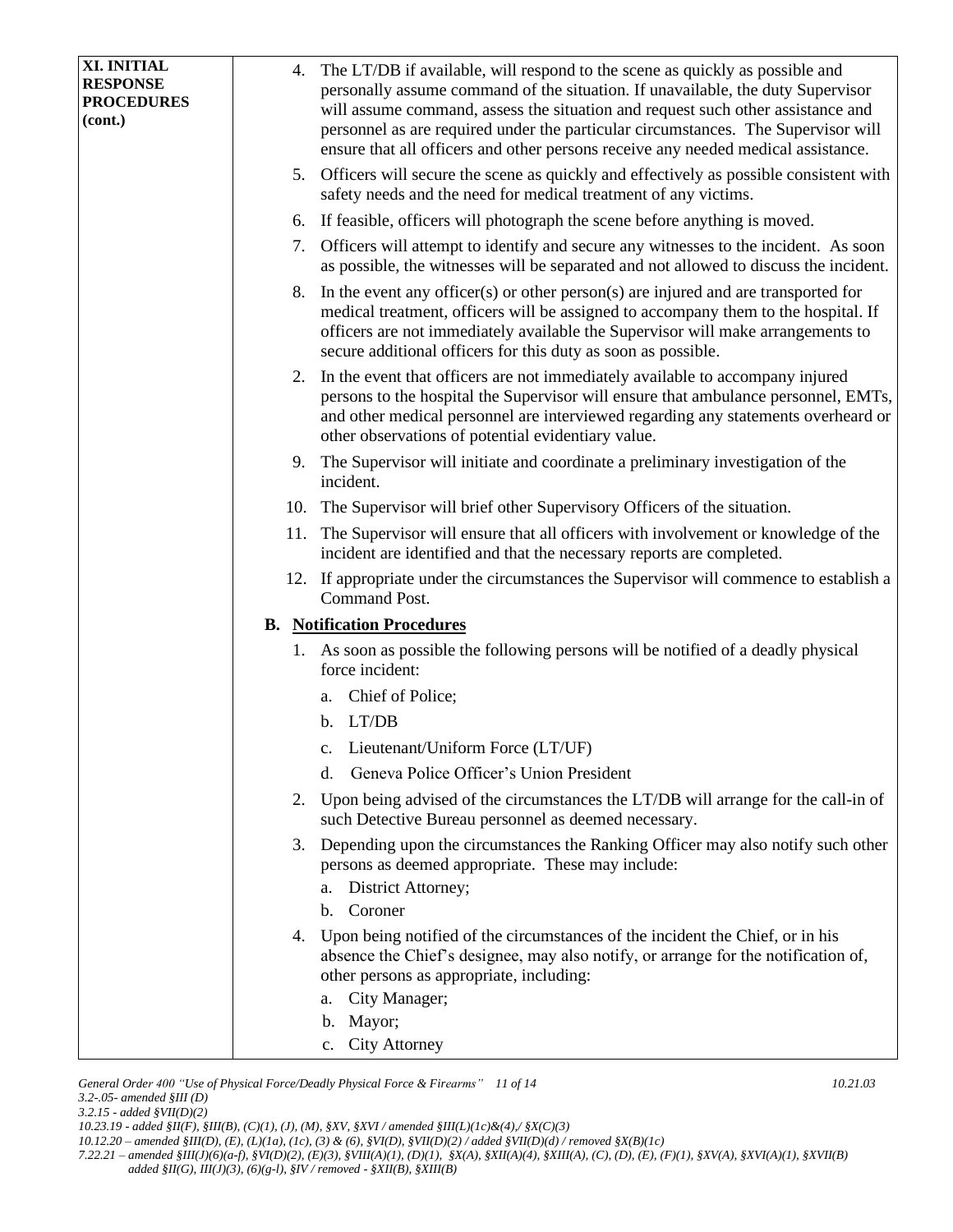| XI. INITIAL                                     | C. Procedures for Officers Involved in Deadly Physical Force Incidents |    |                       |                                                                                                                                                                                                                                                                                                                                                                                                                      |
|-------------------------------------------------|------------------------------------------------------------------------|----|-----------------------|----------------------------------------------------------------------------------------------------------------------------------------------------------------------------------------------------------------------------------------------------------------------------------------------------------------------------------------------------------------------------------------------------------------------|
| <b>RESPONSE</b><br><b>PROCEDURES</b><br>(cont.) |                                                                        |    |                       | 1. Officer(s) involved in the use of deadly physical force will remain at or near the<br>scene pending the arrival of a supervisor, unless injured, further pursuit of suspects<br>is required, or removal from the scene is necessary for the officer(s)' safety.                                                                                                                                                   |
|                                                 |                                                                        | 2. |                       | Involved officer(s) will describe to a supervisor the basic facts and circumstances<br>of the incident as soon as possible. Formal questioning and statements will be<br>deferred until the officer has been given an opportunity to consult with legal<br>counsel and/or Union representatives.                                                                                                                     |
|                                                 |                                                                        | 3. |                       | Another officer should be assigned to accompany the involved officer for support<br>and to attend to his or her immediate needs.                                                                                                                                                                                                                                                                                     |
|                                                 |                                                                        | 4. |                       | While near the scene the officer should be afforded privacy to the greatest extent<br>possible under the circumstances. The involved officer(s) shall remain near the<br>scene so long as necessary to relate the basic facts and circumstances necessary to<br>guide the preliminary stages of the investigation, the securing of the scene, and the<br>location of witnesses and evidence.                         |
|                                                 |                                                                        | 5. |                       | The supervisor will ensure that involved officer(s) are provided appropriate<br>assistance in contacting family members or other support persons.                                                                                                                                                                                                                                                                    |
|                                                 |                                                                        | 6. | officer.              | When relieved by a supervisor, return to the PSB and prepare a written report of<br>the incident. The involved officer must be accompanied by a Supervisor or senior                                                                                                                                                                                                                                                 |
|                                                 |                                                                        | 7. | followed:             | In the event the involved officer(s) are injured, the following procedures will be                                                                                                                                                                                                                                                                                                                                   |
|                                                 |                                                                        |    | a.                    | Injured officers will be transported to the hospital for treatment.                                                                                                                                                                                                                                                                                                                                                  |
|                                                 |                                                                        |    | Note:                 | In the event both injured suspect(s) and injured officer(s) are taken to<br>the same hospital, the Supervisor must be alert to the possibility that<br>family members and friends of both parties may be in close proximity,<br>leading to the possibility of a confrontation. The Supervisor will ensure<br>that sufficient police personnel are present to maintain order and<br>security of all persons.          |
|                                                 |                                                                        |    | $\mathbf{b}$ .        | The Supervisor will ensure that the injured officer(s) receives any necessary<br>assistance in contacting family members or other support persons and in<br>facilitating arrangements for them to come to the medical facility.                                                                                                                                                                                      |
|                                                 |                                                                        |    |                       | c. The Supervisor will ensure that the officer's firearm and any other equipment<br>of possible evidentiary value is secured as soon as feasible.                                                                                                                                                                                                                                                                    |
|                                                 |                                                                        |    |                       | 8. In the event an injured officer in a deadly physical force incident is admitted to a<br>hospital, at least one officer will be assigned guard detail during the officer's stay<br>to ensure the safety and security of the injured officer. This guard detail will<br>continue for the duration of the officer's stay in the hospital unless the Chief or the<br>Chief's designee authorizes its discontinuation. |
|                                                 |                                                                        |    | D. Evidence Procedure |                                                                                                                                                                                                                                                                                                                                                                                                                      |
|                                                 |                                                                        |    | as soon as possible.  | 1. Responding Officers and supervisors will take necessary steps to secure and protect<br>the scene of the incident and all potential items of evidence. The area should be<br>sealed off and civilians and non-essential personnel removed. This should be done                                                                                                                                                     |

 *added §II(G), III(J)(3), (6)(g-l), §IV / removed - §XII(B), §XIII(B)*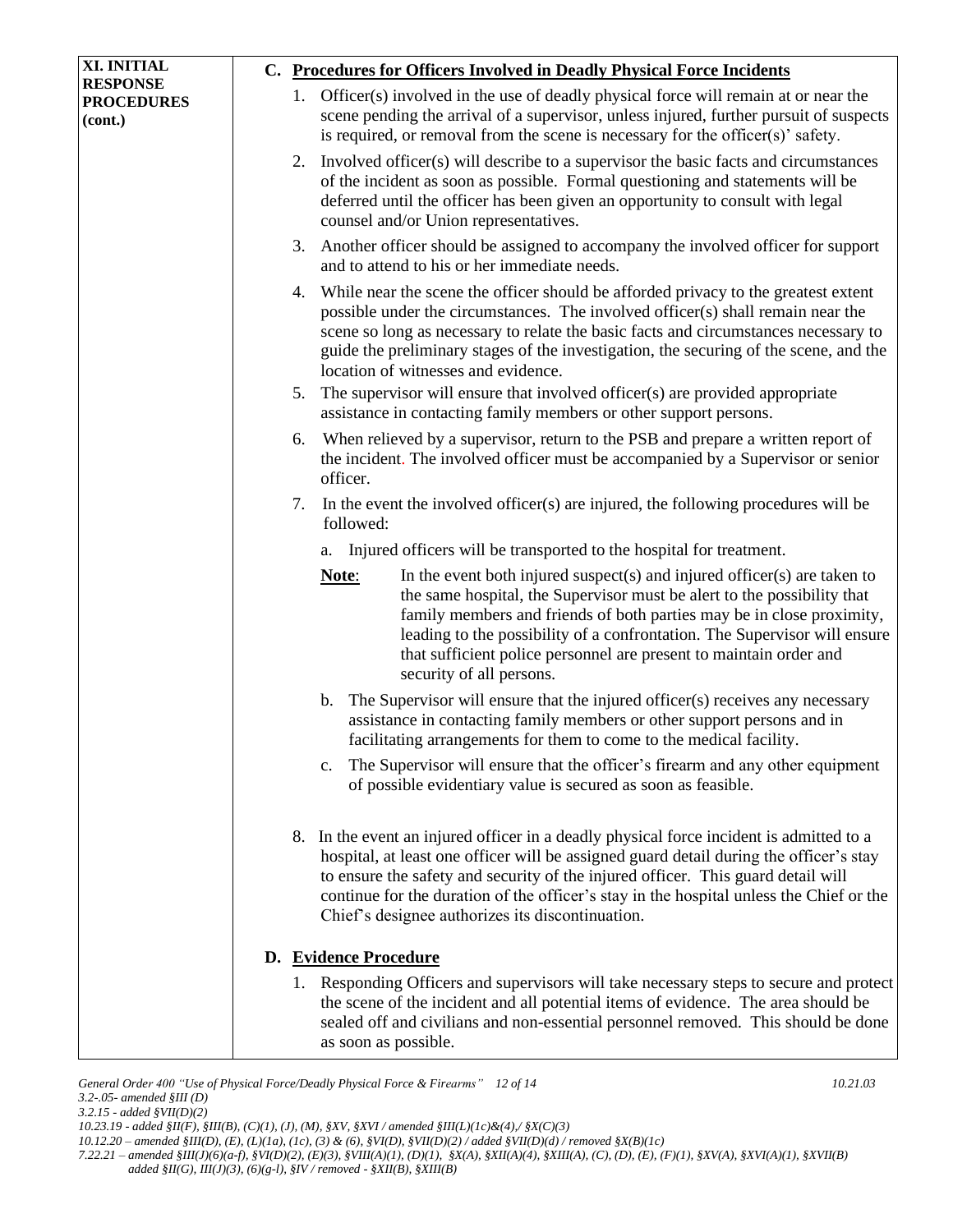| XI. INITIAL<br><b>RESPONSE</b><br><b>PROCEDURES</b> | Officers should bear in mind that it might be necessary to secure areas beyond<br>a.<br>the immediate scene. For example, if the incident involved a moving exchange<br>of gunfire, officers should attempt to secure the entire route of the incident.                                                                                                                                                                                                                                                                                                                                               |
|-----------------------------------------------------|-------------------------------------------------------------------------------------------------------------------------------------------------------------------------------------------------------------------------------------------------------------------------------------------------------------------------------------------------------------------------------------------------------------------------------------------------------------------------------------------------------------------------------------------------------------------------------------------------------|
| (cont.)                                             | Officers should not touch or move firearms or other weapons involved unless it is<br>2.<br>necessary to do so for safety reasons or to prevent their removal by unauthorized<br>persons.                                                                                                                                                                                                                                                                                                                                                                                                              |
|                                                     | 3.<br>The Supervisor will ensure that the instrument of deadly physical force (e.g.,<br>officer's firearm), all ammunition, all related leather goods, and other uniform or<br>equipment items that may constitute evidence, are secured by an Evidence<br>Technician if available or by the supervisor who will turn the evidence over to a<br>technician as soon as practicable.                                                                                                                                                                                                                    |
|                                                     | NOTE: This should be done as soon as feasible at the PSB or the hospital if the<br>officer has been taken for treatment.                                                                                                                                                                                                                                                                                                                                                                                                                                                                              |
|                                                     | Any weapon or other equipment taken from an officer as evidence will be<br>a.<br>replaced as soon as possible unless otherwise ordered by the Chief.                                                                                                                                                                                                                                                                                                                                                                                                                                                  |
|                                                     | 4. Upon arrival, Detective Bureau personnel will assess the situation and assume<br>responsibility for further processing of the scene.                                                                                                                                                                                                                                                                                                                                                                                                                                                               |
|                                                     | All items of evidence associated with a deadly physical force incident must be held<br>5.<br>until all legal proceedings are complete, including any subsequent civil litigation.                                                                                                                                                                                                                                                                                                                                                                                                                     |
| <b>XII. TRAUMA</b><br><b>COUNSELING</b>             | A. Confidential trauma counseling will be provided through the EAP Program, or with the<br>Chief's approval, by a private Counselor selected by the involved officer, in all cases of<br>use of deadly physical force as follows:                                                                                                                                                                                                                                                                                                                                                                     |
|                                                     | 1. On-scene, at the Public Safety Building, and/or at the Medical facility as soon as<br>possible;                                                                                                                                                                                                                                                                                                                                                                                                                                                                                                    |
|                                                     | Immediate follow-up;<br>2.                                                                                                                                                                                                                                                                                                                                                                                                                                                                                                                                                                            |
|                                                     | Six-month follow-up;<br>3.                                                                                                                                                                                                                                                                                                                                                                                                                                                                                                                                                                            |
|                                                     | 4. One-year follow-up Further and additional follow-ups as required by the officer,<br>the Chief, and/or the Counselor.                                                                                                                                                                                                                                                                                                                                                                                                                                                                               |
|                                                     | <b>B.</b> Other counseling will be provided as may be requested by the officer or directed by the<br>Chief of Police.                                                                                                                                                                                                                                                                                                                                                                                                                                                                                 |
|                                                     | C. The Department will also make trauma debriefing available to the family members of<br>involved officers.                                                                                                                                                                                                                                                                                                                                                                                                                                                                                           |
| XIII. FOLLOW-UP<br><b>INVESTIGATION</b>             | A. In the event of a deadly physical force incident that does not result in a death of a<br>suspect in custody, the Chief shall request the assistance of another law enforcement<br>agency. In any other use of force incident where the Chief deems it necessary or<br>appropriate, the investigation shall be conducted by the Detective Bureau The<br>Detective Bureau will be responsible for follow-up investigation of deadly physical<br>force incidents under the overall direction of the Chief and the LT/DB. This<br>investigation will comply with Departmental policies and procedures. |
|                                                     | <b>B.</b> The assistance of other law enforcement agencies may be requested by the Chief, or the<br>Chief's designee, in cases where such assistance is deemed necessary or appropriate.                                                                                                                                                                                                                                                                                                                                                                                                              |
|                                                     | <b>C.</b> Any involved officer(s) will be given an opportunity to consult with legal counsel<br>and/or Union representatives prior to engaging in being subjected to formal interviews<br>and/or giving statements.                                                                                                                                                                                                                                                                                                                                                                                   |

*General Order 400 "Use of Physical Force/Deadly Physical Force & Firearms" 13 of 14 10.21.03 3.2-.05- amended §III (D) 3.2.15 - added §VII(D)(2)*

*<sup>10.23.19 -</sup> added §II(F), §III(B), (C)(1), (J), (M), §XV, §XVI / amended §III(L)(1c)&(4),/ §X(C)(3)* 

*<sup>10.12.20 –</sup> amended §III(D), (E), (L)(1a), (1c), (3) & (6), §VI(D), §VII(D)(2) / added §VII(D)(d) / removed §X(B)(1c)*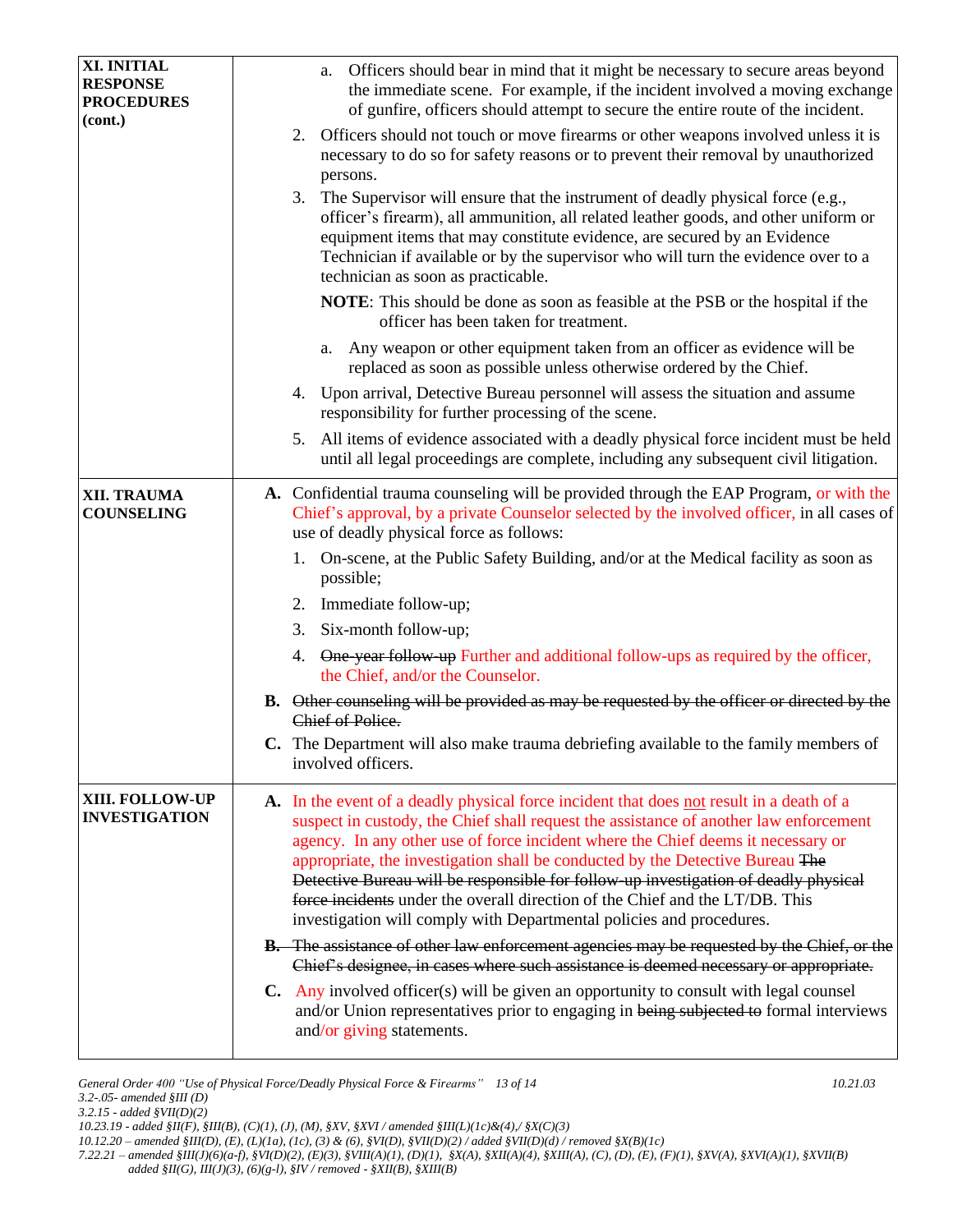| XIII. FOLLOW-UP<br><b>INVESTIGATION</b><br>(cont.)           | <b>D.</b> The involved officer(s) will be kept apprised of the status of the investigation to the<br>extent that it does not compromise the investigation. In determining what information<br>may be released to the involved officer(s), the Attorney General or the District<br>Attorney's Office (whichever office is reviewing the case) will be consulted.<br><b>E.</b> All deadly physical force incidents not resulting in death will be referred to the District<br>Attorney's Office for review and such further action as deemed appropriate by the<br>District Attorney, (e.g., such as presentation to Grand Jury). This will be a standard<br>procedure. Review by the District Attorney and any presentation to the Grand Jury<br>will not imply misconduct by the involved officer(s). |
|--------------------------------------------------------------|-------------------------------------------------------------------------------------------------------------------------------------------------------------------------------------------------------------------------------------------------------------------------------------------------------------------------------------------------------------------------------------------------------------------------------------------------------------------------------------------------------------------------------------------------------------------------------------------------------------------------------------------------------------------------------------------------------------------------------------------------------------------------------------------------------|
|                                                              | <b>F.</b> In the event another agency initiates an investigation of the incident, (e.g., the Federal<br>Bureau of Investigation), or commences a civil rights investigation, the following<br>procedures will be followed:<br>The Chief will determine what information will be made available promptly<br>1.                                                                                                                                                                                                                                                                                                                                                                                                                                                                                         |
|                                                              | provide all relevant information to the other agency and cooperate in establishing<br>set up a procedure to forward information to the other agency and to coordinate the<br>investigations. No employee will share information with the other agency unless<br>pursuant to such a procedure or otherwise authorized by the Chief.                                                                                                                                                                                                                                                                                                                                                                                                                                                                    |
|                                                              | The Chief will designate an officer to serve as a liaison to facilitate communication<br>2.<br>and coordination with the other agency.                                                                                                                                                                                                                                                                                                                                                                                                                                                                                                                                                                                                                                                                |
| XIV. INTERNAL<br><b>INVESTIGATION</b>                        | A. Pursuant to General Order 300 the LT/DB will conduct an internal investigation of all<br>deadly physical force incidents and accidental discharges of firearms. Receipt of this<br>Order will constitute notice to officers that an internal investigation will be conducted<br>in such circumstances. The procedures set forth in General Order 300 will be followed.                                                                                                                                                                                                                                                                                                                                                                                                                             |
|                                                              | 1. If the LT/DB is either involved in, or witnesses the incident, the Chief of Police<br>will designate a supervisory officer to conduct the internal investigation.                                                                                                                                                                                                                                                                                                                                                                                                                                                                                                                                                                                                                                  |
|                                                              | <b>B.</b> The Chief of Police will designate an outside law enforcement agency to conduct any<br>criminal investigation into the incident.                                                                                                                                                                                                                                                                                                                                                                                                                                                                                                                                                                                                                                                            |
|                                                              | C. The LT/DB shall review the incident to ensure that the Use of Force was necessary,<br>reasonable and justified and shall determine whether the Use of Force was:<br>Within department policy and applicable laws or<br>1.                                                                                                                                                                                                                                                                                                                                                                                                                                                                                                                                                                          |
|                                                              | 2. Out of department policy and/or in violation of applicable laws<br><b>D.</b> The LT/DB shall report his findings along with any recommendations to the Chief of<br>Police.                                                                                                                                                                                                                                                                                                                                                                                                                                                                                                                                                                                                                         |
| XV. ASSIGNMENT<br>TО<br><b>ADMINISTRATIVE</b><br><b>DUTY</b> | A. When an officer is involved in a shooting, or other use of force incident that results in<br>serious physical injury or death, the Chief of Police or his designee will assign that<br>officer to temporary administrative leave/duty. Administrative duty/leave shall be<br>required in the event of a Use of Force incident that results in a death. The temporary<br>assignment to administrative leave/duties does not imply any misconduct on the<br>part of the officer. Such assignment is standard procedure.                                                                                                                                                                                                                                                                              |
|                                                              | <b>B.</b> The administrative assignment will not place the Officer in a position where the<br>potential for resistance incidents may occur due to the nature of the assignment.                                                                                                                                                                                                                                                                                                                                                                                                                                                                                                                                                                                                                       |
|                                                              | C. The work schedule of the administrative duty assignment will be set by the Chief<br>consistent with the best interests of the Department and the officer.                                                                                                                                                                                                                                                                                                                                                                                                                                                                                                                                                                                                                                          |
|                                                              | D. Officers assigned to administrative duty will:                                                                                                                                                                                                                                                                                                                                                                                                                                                                                                                                                                                                                                                                                                                                                     |

*General Order 400 "Use of Physical Force/Deadly Physical Force & Firearms" 14 of 14* 10.21.03 **10.21.03** *3.2-.05- amended §III (D)* 

*3.2.15 - added §VII(D)(2)*

*10.12.20 – amended §III(D), (E), (L)(1a), (1c), (3) & (6), §VI(D), §VII(D)(2) / added §VII(D)(d) / removed §X(B)(1c)*

*<sup>10.23.19 -</sup> added §II(F), §III(B), (C)(1), (J), (M), §XV, §XVI / amended §III(L)(1c)&(4),/ §X(C)(3)*